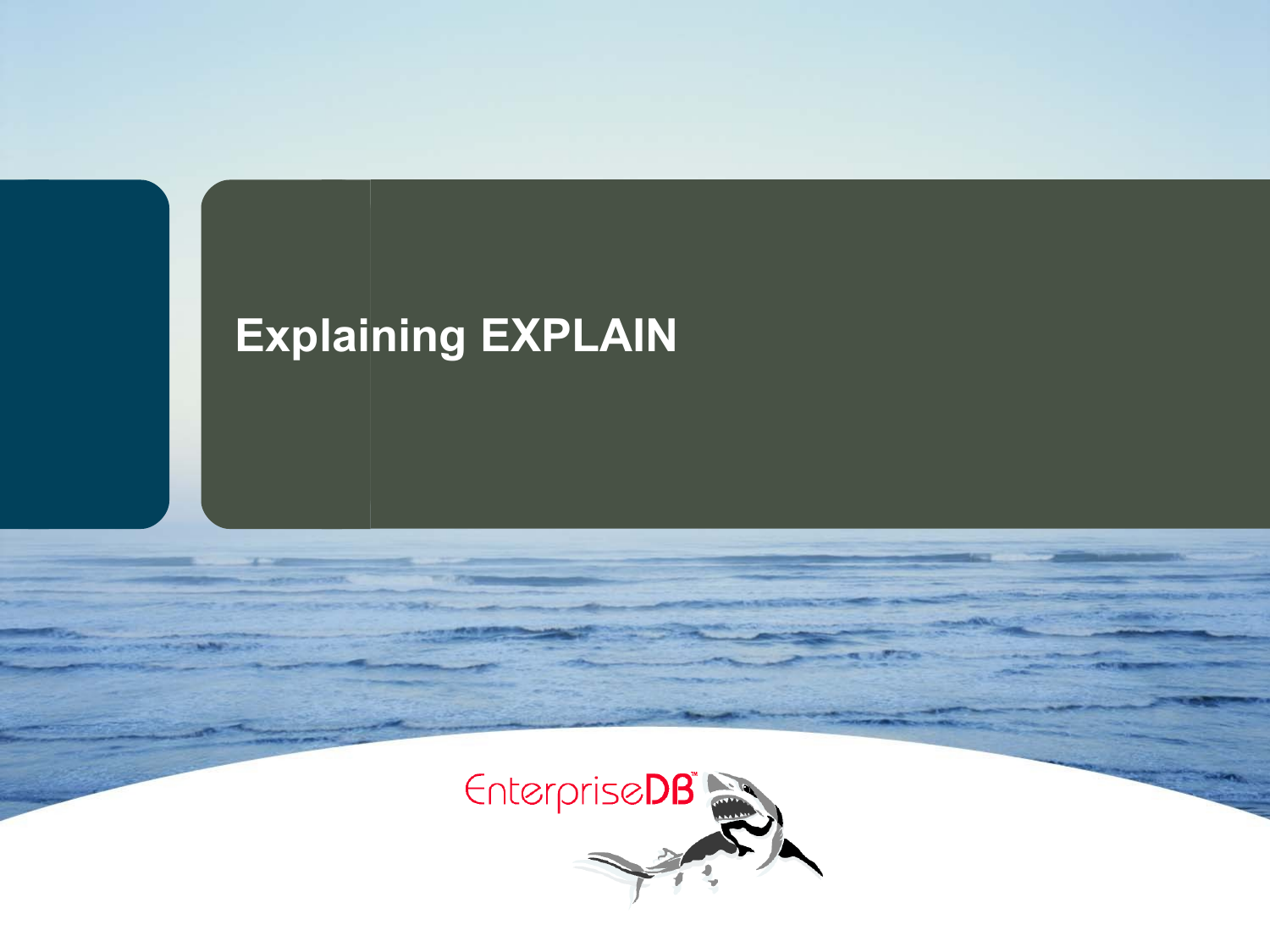### **EXPLAIN**

```
tpcc=> EXPLAIN
SELECT * 
  FROM oorder
  JOIN order_line ON (ol_w_id = o_w_id 
                       AND ol_d_id = o_w_id 
                      AND ol_o_id = o_id)
  JOIN item ON (i_id = ol_i_id)
  JOIN stock ON (s_w_id = o_w_id AND s_i_id = i_id)
  JOIN warehouse ON (w_id = o_w_id)
  JOIN district ON (d_w_id = w_id AND d_id = o_d_id)
  JOIN customer ON (c_w_id = w_id 
                       AND c_d_id = d_id 
                      AND c id = o c id)
WHERE \circ w id = 1
```
•EXPLAIN works on any DML not just SELECT (ie UPDATE, DELETE, and INSERT)

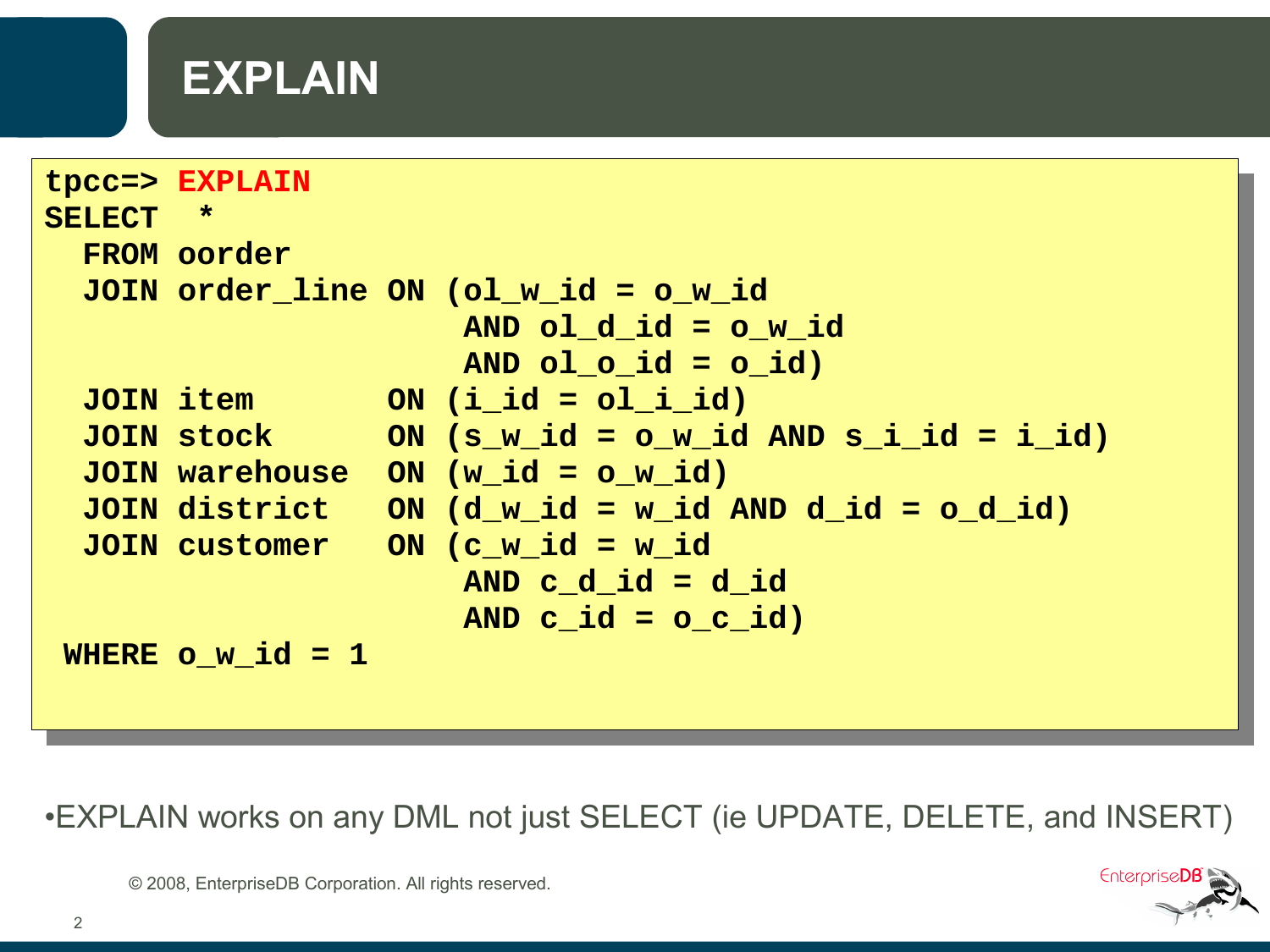## **EXPLAIN**

```
© 2008, EnterpriseDB Corporation. All rights reserved.
 Filter: (d_w_id = 1)Hash Join (cost=22896.89..54208.53 rows=330801 width=1239)
 Hash Cond: (order_line.ol_o_id = oorder.o_id)
  -> Nested Loop (cost=8853.68..27149.42 rows=32734 width=542)
      -> Seq Scan on warehouse (cost=0.00..1.01 rows=1 width=85)
         Filter: (w_id = 1)
      -> Merge Join (cost=8853.68..26821.07 rows=32734 width=457)
        Merge Cond: (order line.ol i id = item.i id)
         -> Merge Join (cost=8852.66..22503.03 rows=32734 width=385)
            Merge Cond: (stock.s_i_id = order_line.ol_i_id)
             -> Index Scan using pk_stock on stock (cost=0.00..12910.70 rows=100000 width=315)
                Index Cond: (s_w_id = 1)
             -> Materialize (cost=8852.63..9261.81 rows=32734 width=70)
                -> Sort (cost=8852.63..8934.47 rows=32734 width=70)
                   Sort Key: order line.ol i id
                   -> Bitmap Heap Scan on order_line (cost=843.82..5053.83 rows=32734 width=70)
                      Recheck Cond: ((ol w id = 1) AND (ol d id = 1))
                      -> Bitmap Index Scan on pk_order_line (cost=0.00..835.64 rows=32734 width=0)
                          Index Cond: ((ol w id = 1) AND (ol d id = 1)) -> Index Scan using pk_item on item (cost=0.00..3659.26 rows=100000 width=72)
  -> Hash (cost=11040.12..11040.12 rows=29767 width=697)
      -> Hash Join (cost=3743.15..11040.12 rows=29767 width=697)
         Hash Cond: (oorder.o_d_id = district.d_id)
         -> Merge Join (cost=3741.90..10629.58 rows=29767 width=606)
            Merge Cond: ((customer.c_d_id = oorder.o_d_id) AND (customer.c_id = oorder.o_c_id))
             -> Index Scan using pk_customer on customer (cost=0.00..6215.00 rows=30000 width=564)
                Index Cond: (c_w_id = 1)
            -> Materialize (cost=3741.90..4116.90 rows=30000 width=42)
                -> Sort (cost=3741.90..3816.90 rows=30000 width=42)
                    Sort Key: oorder.o_d_id, oorder.o_c_id
                   -> Seq Scan on oorder (cost=0.00..636.00 rows=30000 width=42)
                       Filter: (o_w_id = 1)
         -> Hash (cost=1.12..1.12 rows=10 width=91)
             -> Seq Scan on district (cost=0.00..1.12 rows=10 width=91)
```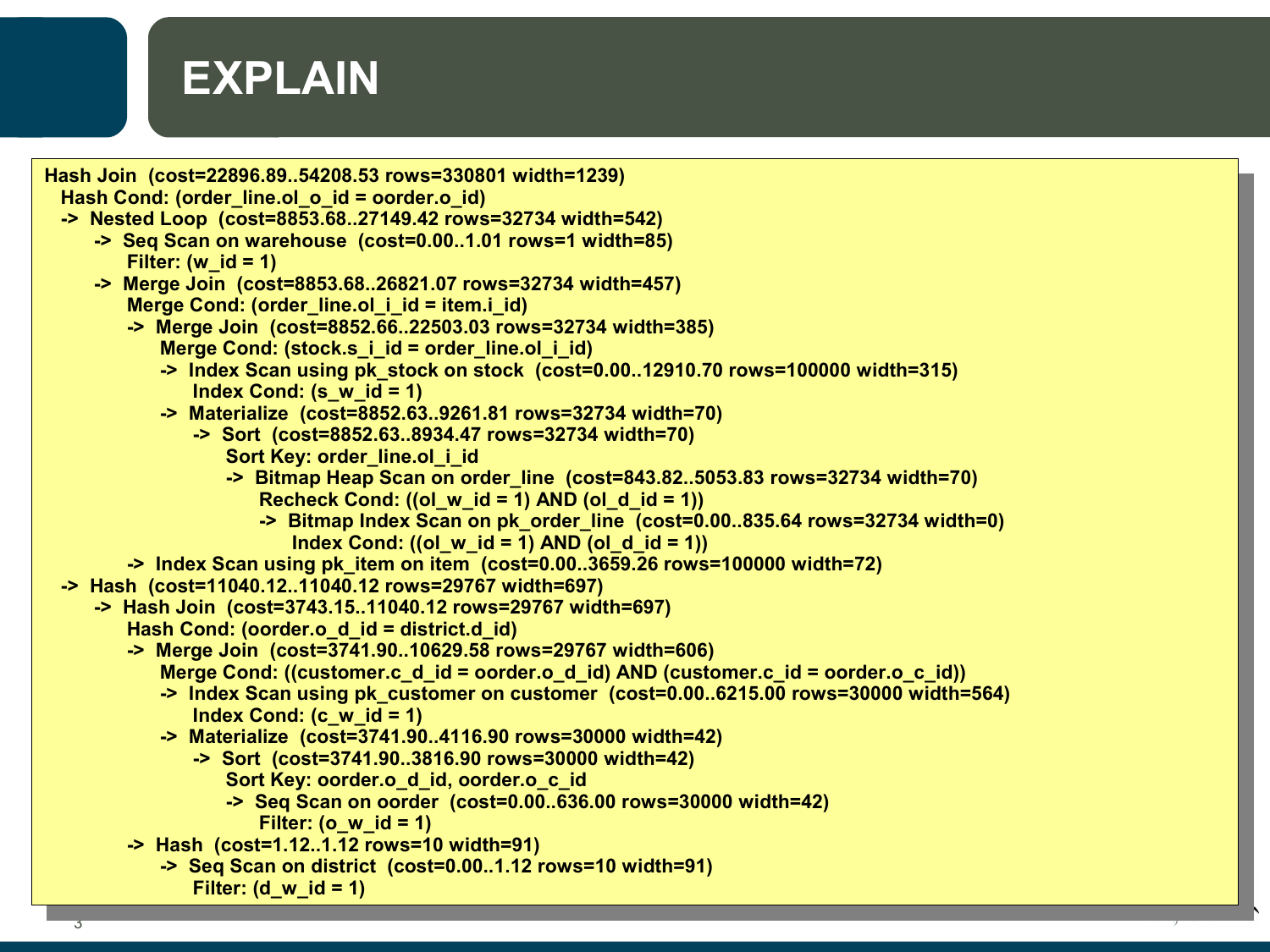# **EXPLAIN in pgAdmin**



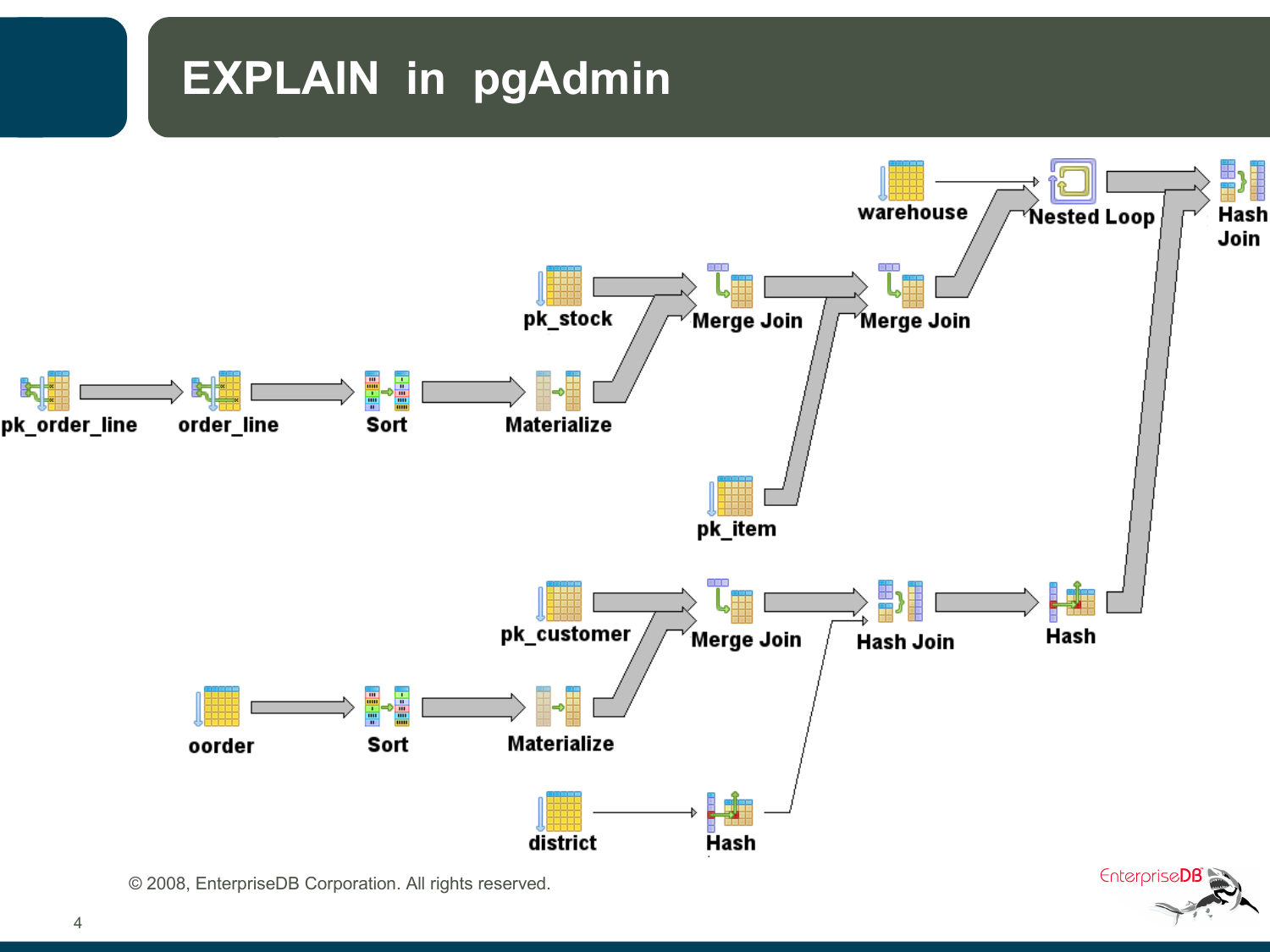#### **Rows**



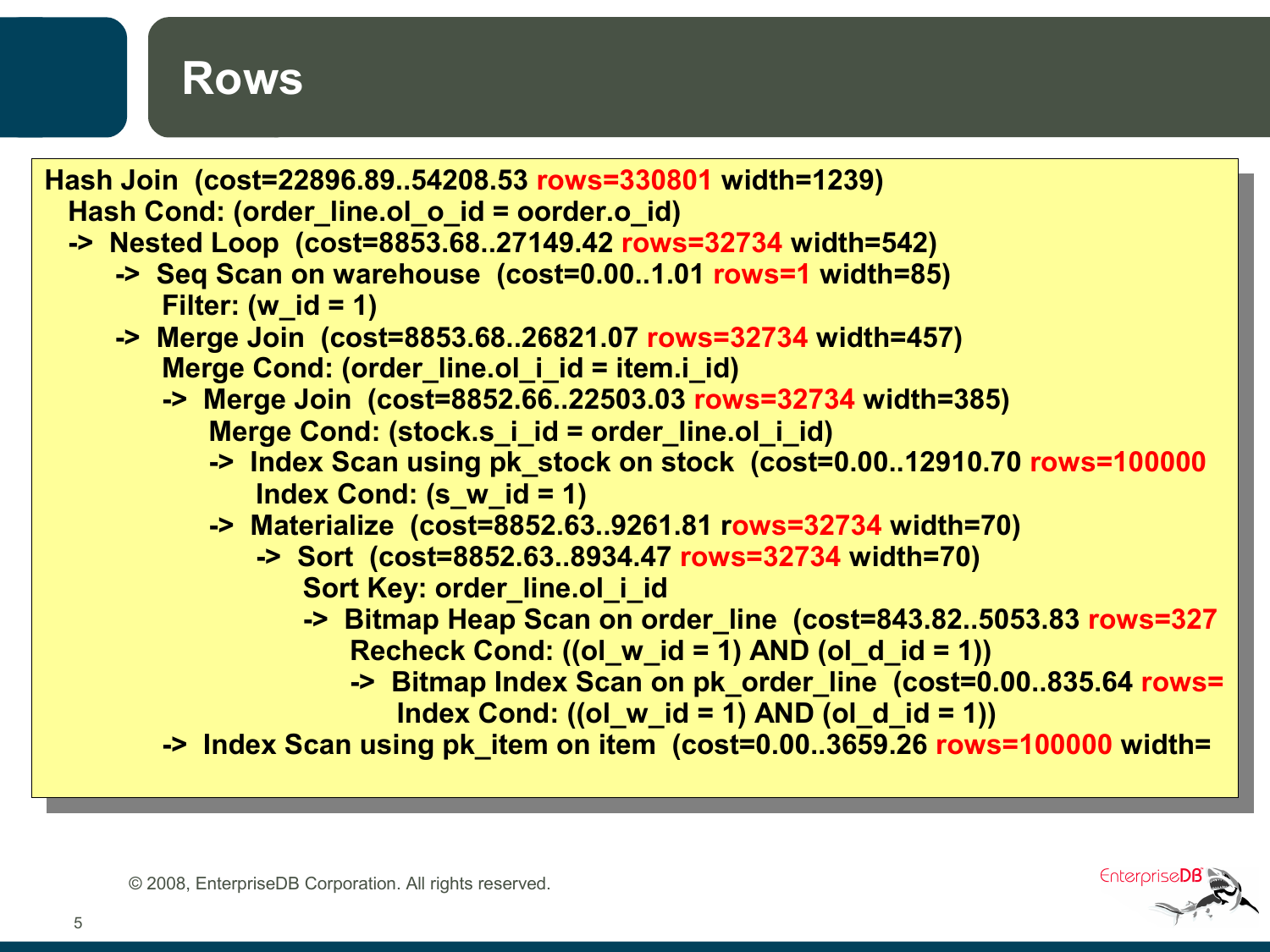#### **Cost**



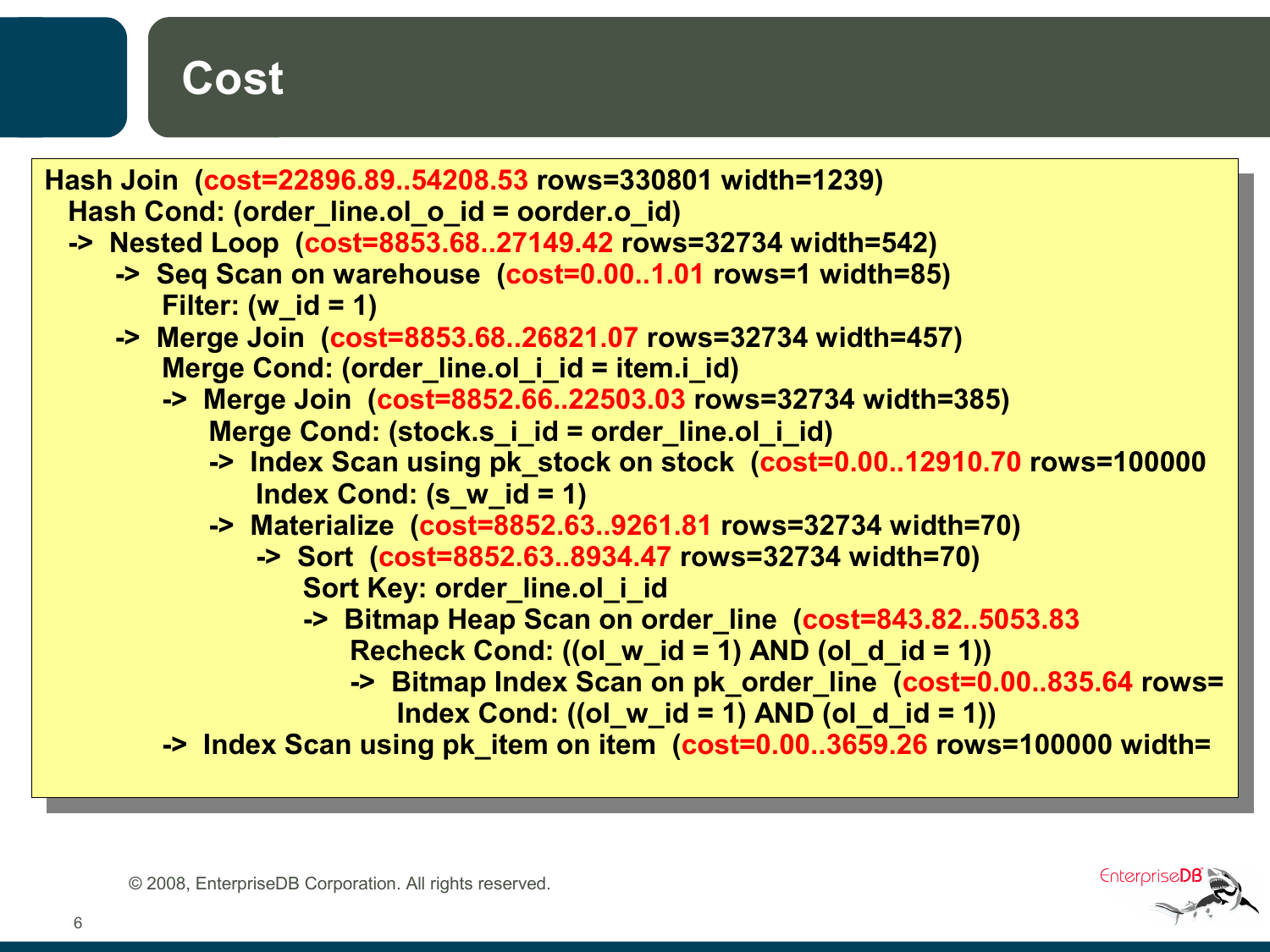### **Costs add up**

| <b>Parameter</b>     | <b>Description</b>                                        |        | Default vs page read |
|----------------------|-----------------------------------------------------------|--------|----------------------|
| seq page cost        | cost of a sequentially fetched disk page.                 | 1.00   |                      |
| random page cost     | cost of a nonsequentially fetched disk page.              | 4.00   | 4x slower            |
| cpu tuple cost       | cost of processing each tuple (row).                      | 0.01   | 100x faster          |
| cpu operator cost    | cost of processing each operator or function call.        | 0.0025 | 400x faster          |
| cpu_index_tuple_cost | cost of processing each index entry during an index scan. | 0.005  | 1000x faster         |

•Costs are estimates of the time a node is expected to take •By default costs are in units of "time a sequential 8kb block read takes" •Each node has two costs, "startup" cost and "total" cost

- •Costs cumulative parents assume their children's costs
- •Optimizer selects plans based on overall lowest startup and total cost

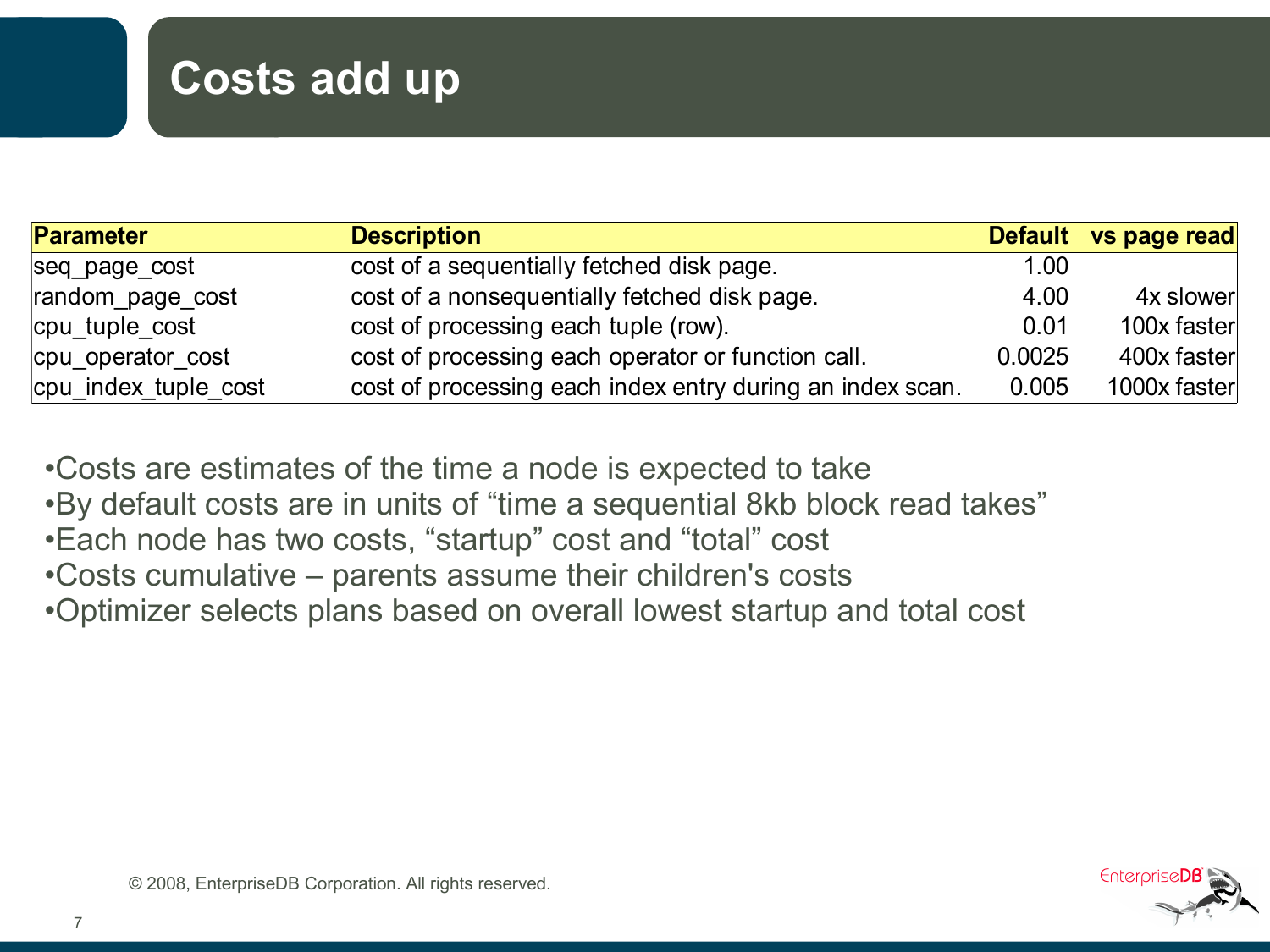### **Explain Analyse**

|          | tpcc=> EXPLAIN ANALYSE  |  |                                                          |  |  |
|----------|-------------------------|--|----------------------------------------------------------|--|--|
| SELECT * |                         |  |                                                          |  |  |
|          | <b>FROM</b> oorder      |  |                                                          |  |  |
|          |                         |  | JOIN order line ON (ol w id = o w id                     |  |  |
|          |                         |  | AND ol $d$ id = $o$ w id                                 |  |  |
|          |                         |  | AND ol $o$ id = $o$ id)                                  |  |  |
|          | JOIN item               |  | ON $(i$ id = $ol$ i id)                                  |  |  |
|          | JOIN stock              |  | ON $(s \text{ w id} = o \text{ w id AND s i id} = i id)$ |  |  |
|          | <b>JOIN warehouse</b>   |  | $ON(w id = o w id)$                                      |  |  |
|          | JOIN district           |  | ON $(d \text{ w id} = \text{ w id AND } d id = o d id)$  |  |  |
|          | <b>JOIN customer</b>    |  | ON $(c \le id = w \le id)$                               |  |  |
|          |                         |  | AND $c$ d $id = d$ $id$                                  |  |  |
|          |                         |  | AND $c$ id = $\circ$ $c$ id)                             |  |  |
|          | WHERE $\circ$ w id = 1; |  |                                                          |  |  |
|          |                         |  |                                                          |  |  |

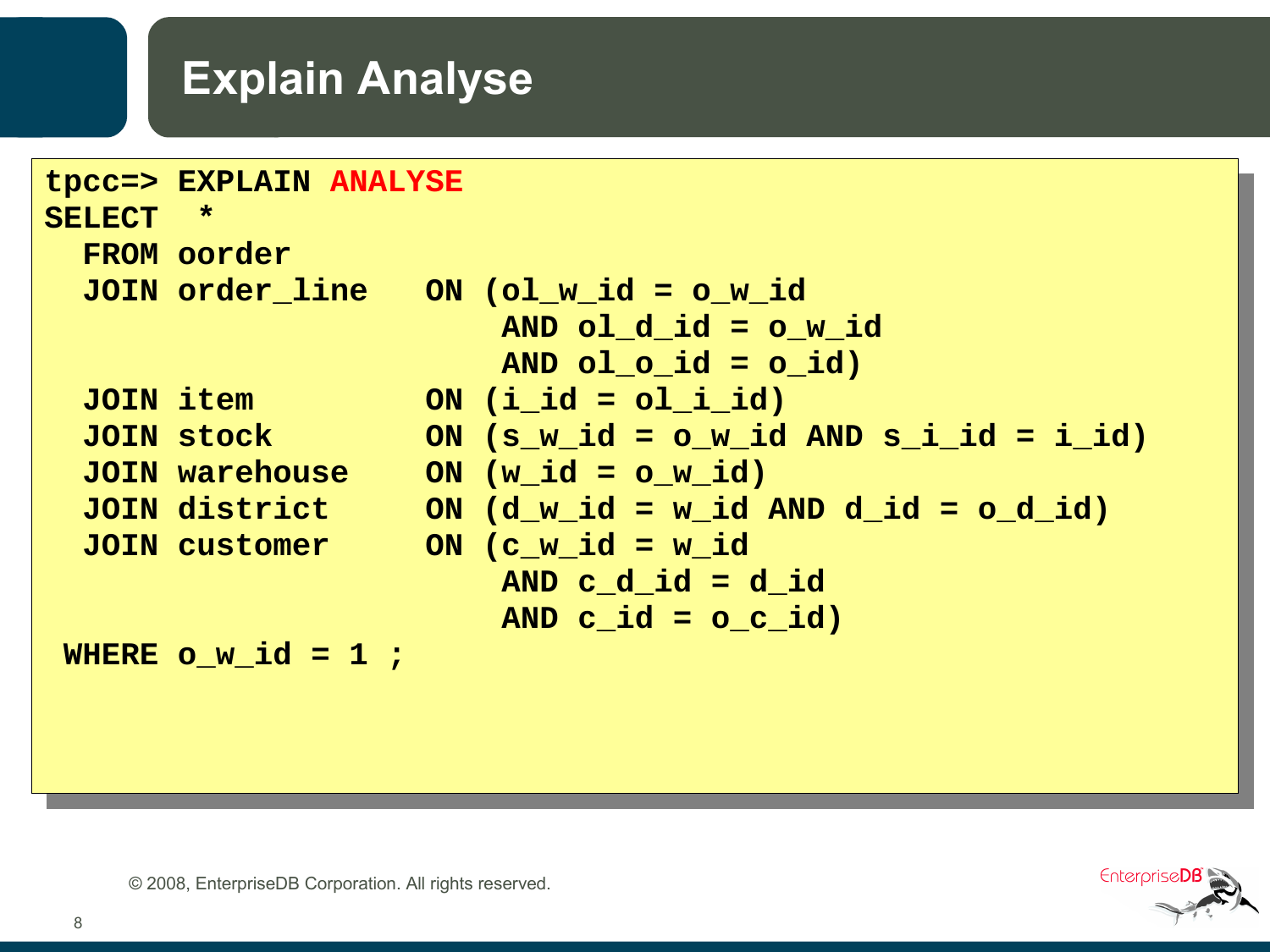### **Estimated Rows Versus Actual Rows**



Large discrepancies between row estimates and reality are a prime suspect for poorly performing queries

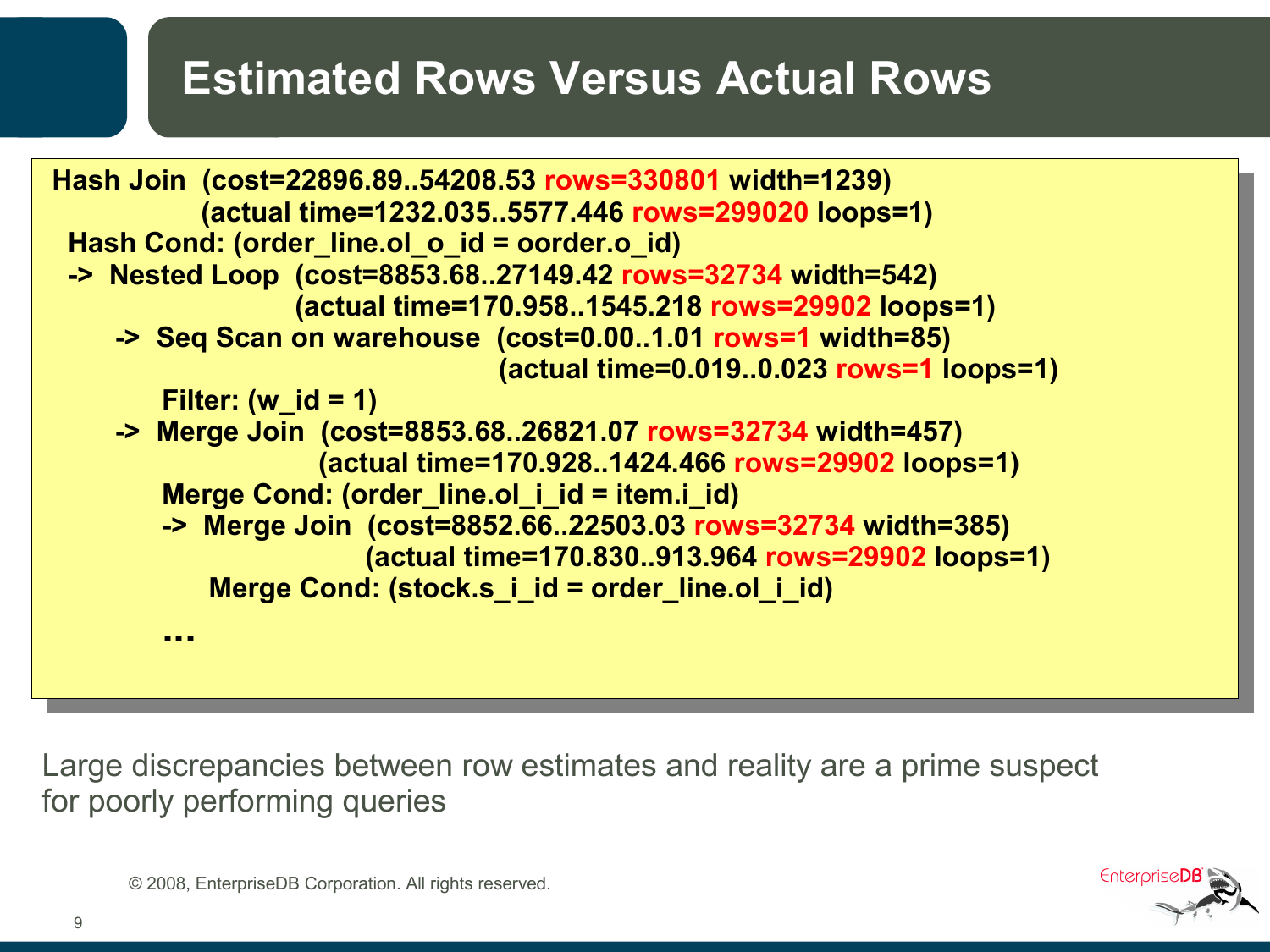#### **Cost Versus Actual Time**



•Costs are not (normally) in ms! •But they should be roughly proportional to time

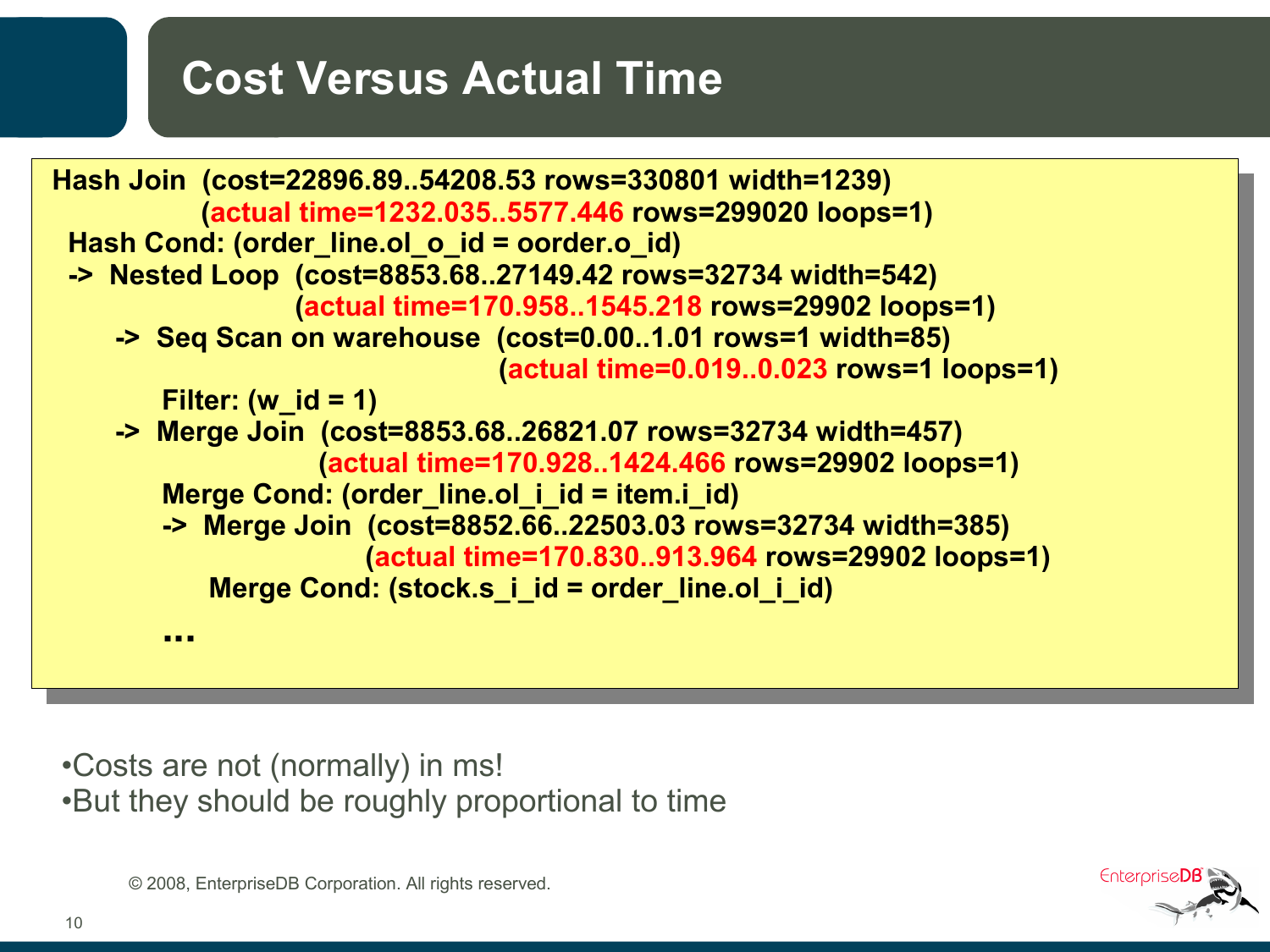### **Plan Nodes**

- **Scans** 
	- Table scans (Sequential, Index, Bitmap, tid)
	- Other scans (Function, Values, Result)
- Joins
	- Nested Loop, Merge, Hash
- Set Operations, Partitioned Tables, and Inheritance
	- Append
	- SetOp Except, Intersect
- Miscellaneous
	- Sort, Aggregate, Unique, Limit
	- Materialize
	- SubPlan, Initplan

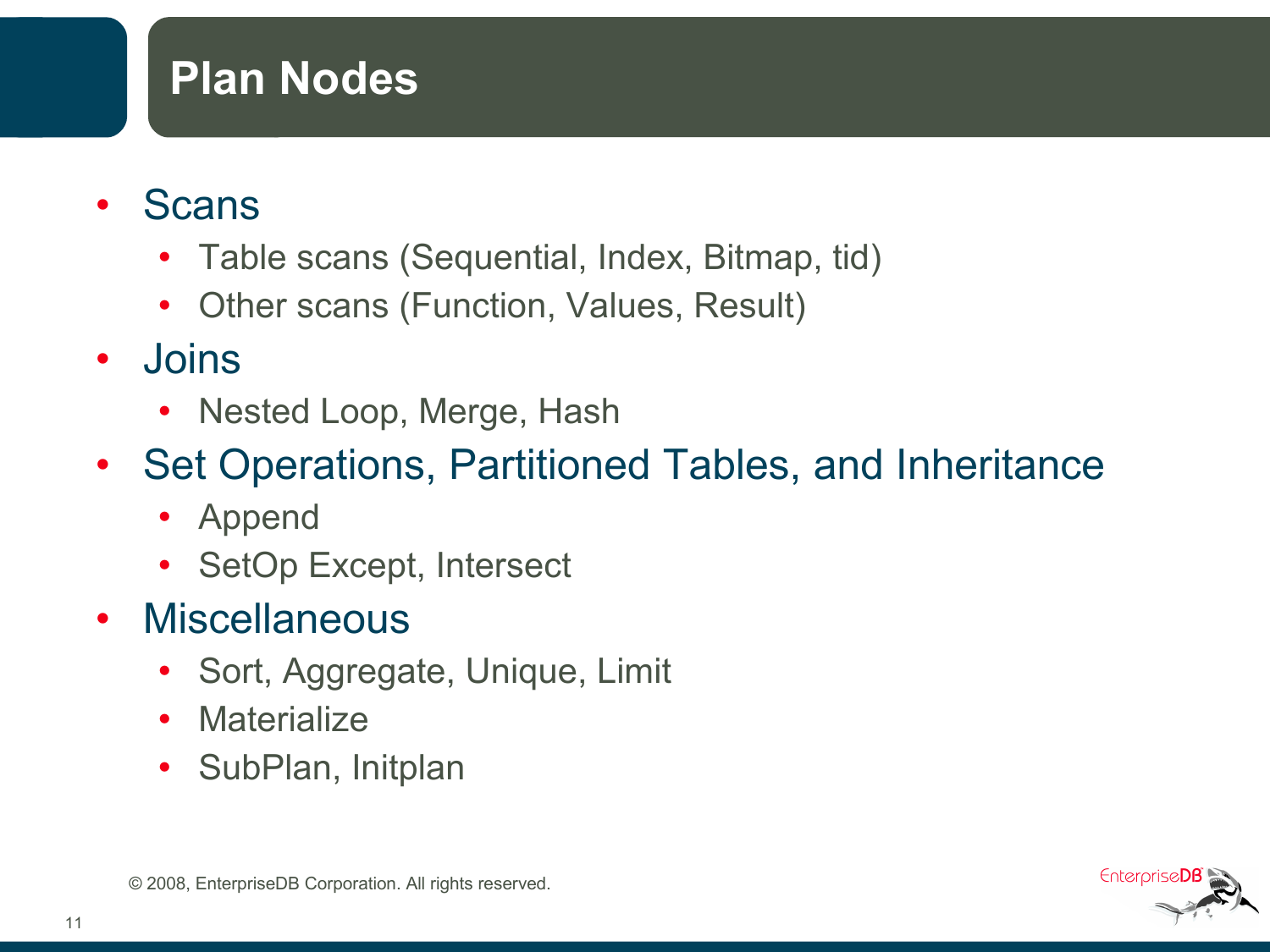### **Table Scans – Sequential Scans**

tpcc=> explain select \* from stock; QUERY PLAN

Seq Scan on stock (cost=0.00..5348.00 rows=100000 width=315)

•Fast to start up •Sequential I/O is **much** faster than random access •Only has to read each block once •Produces unordered output

---------------------------------------------------------------

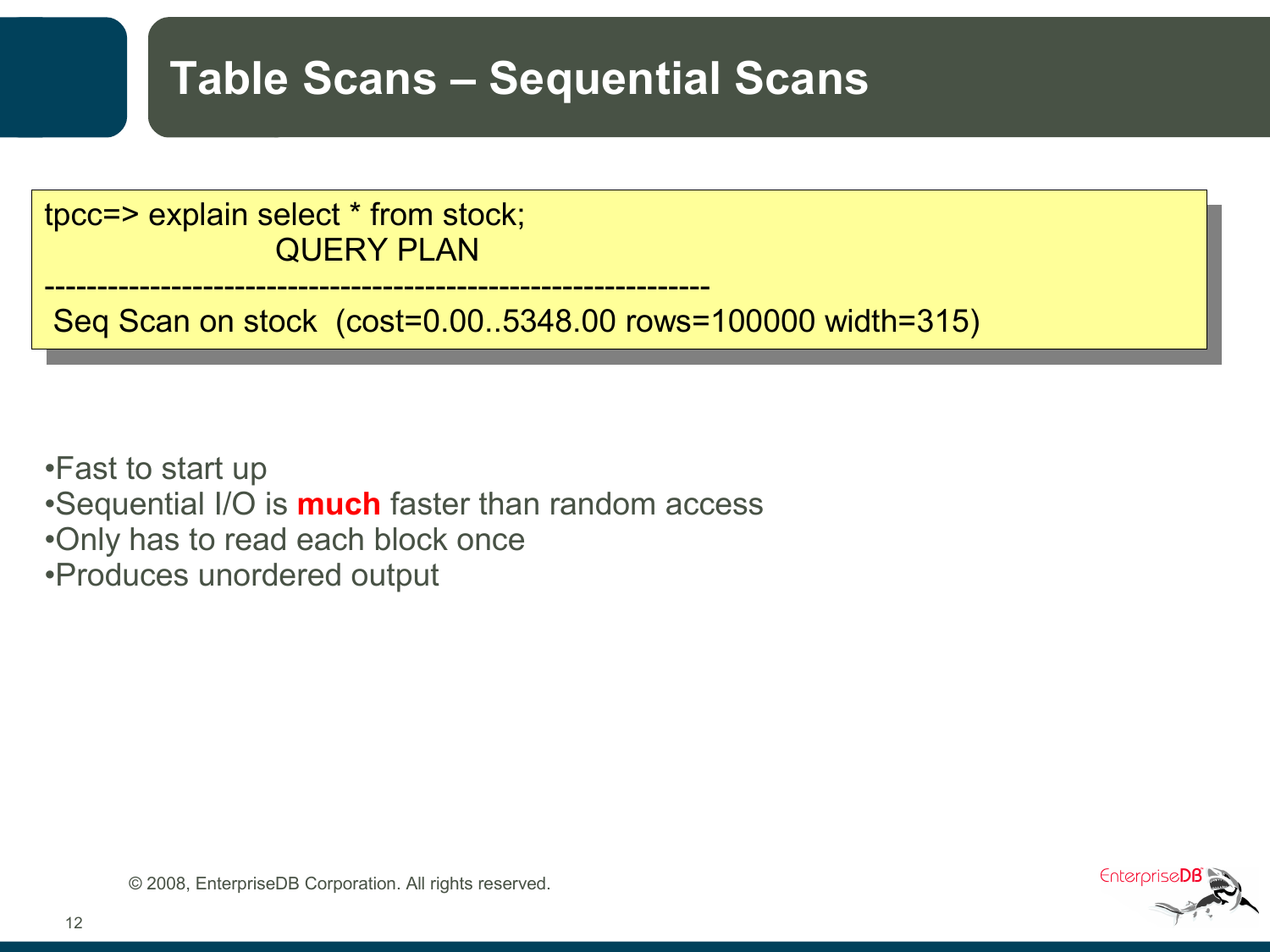### **Table Scans – Index Scans**

| tpcc=> explain select * from stock where s w id = 1 and s i id = 1;<br><b>QUERY PLAN</b>                               |
|------------------------------------------------------------------------------------------------------------------------|
| Index Scan using pk stock on stock (cost=0.008.28 rows=1 width=315)<br>Index Cond: $((s_w_id = 1)$ AND $(s_i_id = 1))$ |

•Random access is **much** slower than sequential I/O •Also requires additional I/O to access index •Worse, potentially has to read blocks multiple times •Only scan which produces ordered output

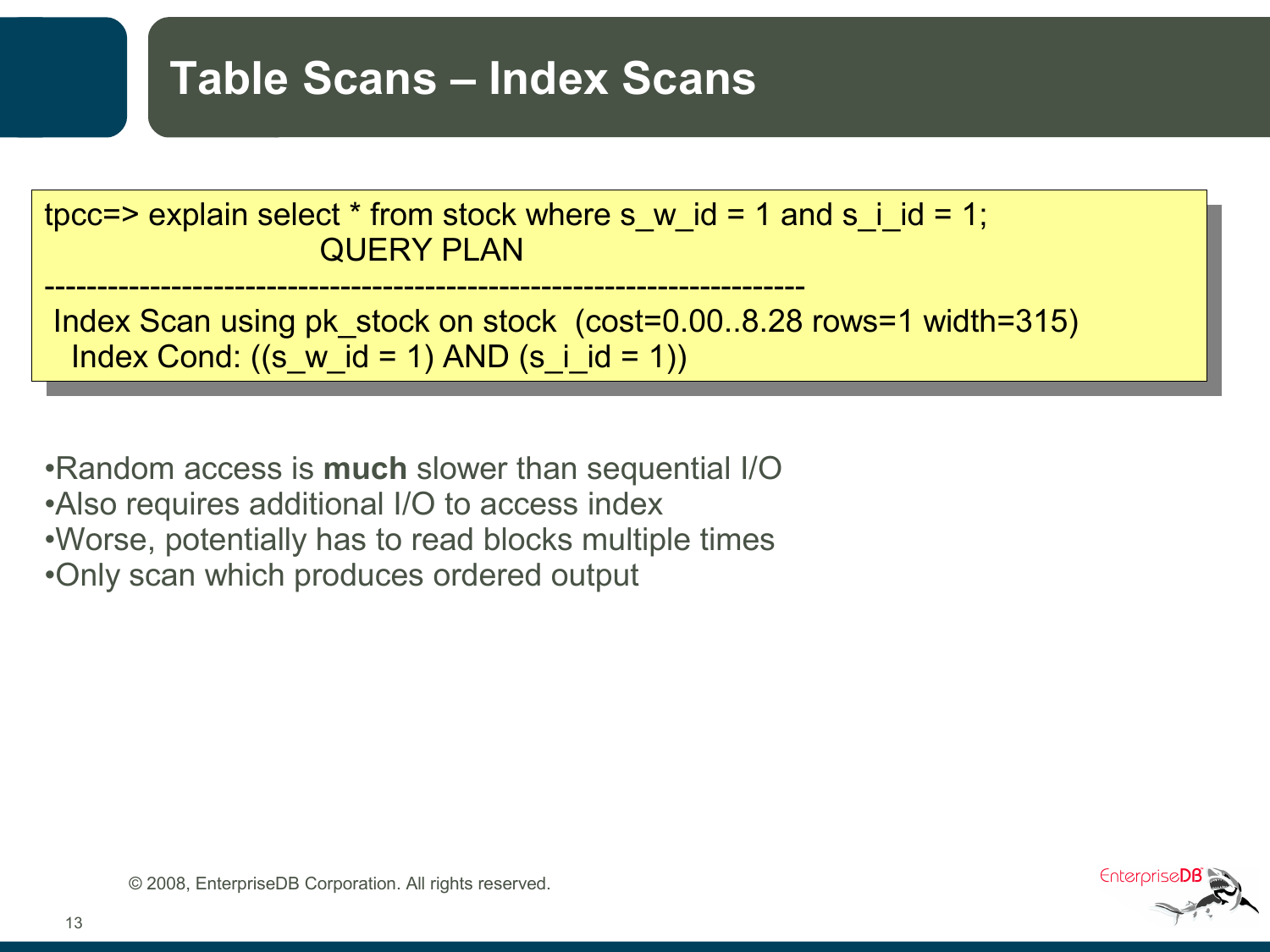### **Table Scans – Bitmap Index/Heap Scans**

tpcc=# explain select  $*$  from stock where s i id in (1,3,5) or s i id in (2,4); QUERY PLAN ------------------------------------------------------------------------------------------------

Bitmap Heap Scan on stock (cost=5959.28..5978.85 rows=5 width=315) Recheck Cond: ((s\_i\_id = ANY ('{1,3,5}'::integer[])) OR (s\_i\_id = ANY ('{2,4}'::integer[])))

- -> BitmapOr (cost=5959.28..5959.28 rows=5 width=0) -> Bitmap Index Scan on pk\_stock (cost=0.00..3354.76 rows=3 width=0)
	- Index Cond:  $(s_i$  i\_id = ANY  $('{1,3,5}'':interger[])$
	- -> Bitmap Index Scan on pk\_stock (cost=0.00..2604.51 rows=2 width=0) Index Cond: (s i id = ANY (' $\{2,4\}$ '::integer[]))

•Best of both worlds – sequential I/O with index selectivity

- •But slow to start up due to having to read all the index tuples and sort them
- •Often selected for IN and =ANY(array) operators
- •Can combine multiple indexes
- •But optimizer can choose it for any indexable scan with low selectivity
- •Often ideal for DSS queries
- •Produces unordered output

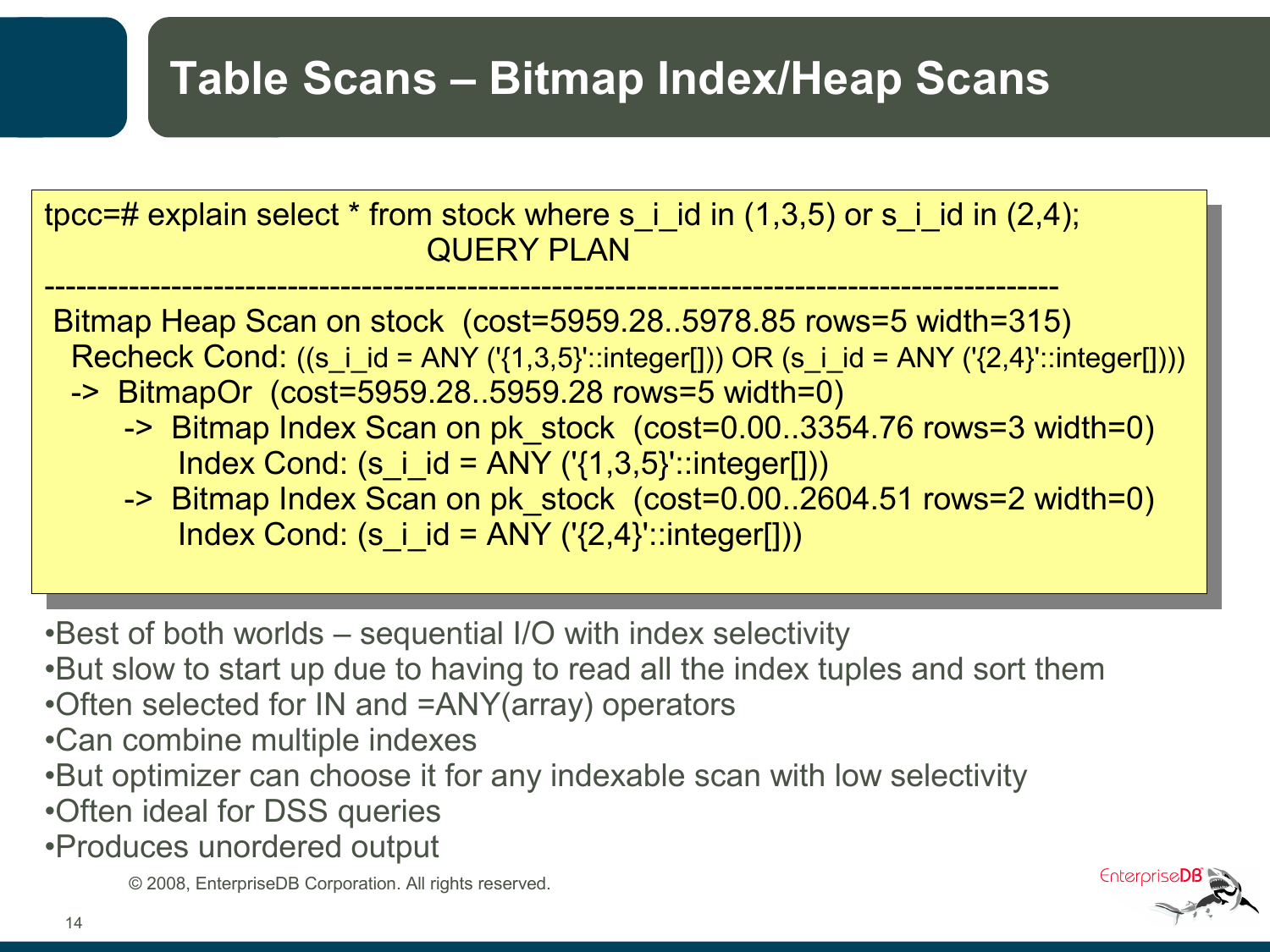### **More Scans (Function, Values, Result)**

tpcc=> explain select \* from generate\_series(1,100); QUERY PLAN

------------------------------------------------------------------------

Function Scan on generate series (cost=0.00..12.50 rows=1000 width=4)

tpcc=> explain values  $(1)$ ,  $(2)$ ,  $(3)$ ; QUERY PLAN

------------------------------------------------------------- Values Scan on "\*VALUES\*" (cost=0.00..0.04 rows=3 width=4)

tpcc=> explain select 1; QUERY PLAN

------------------------------------------ Result (cost=0.00..0.01 rows=1 width=0)

Enterprisel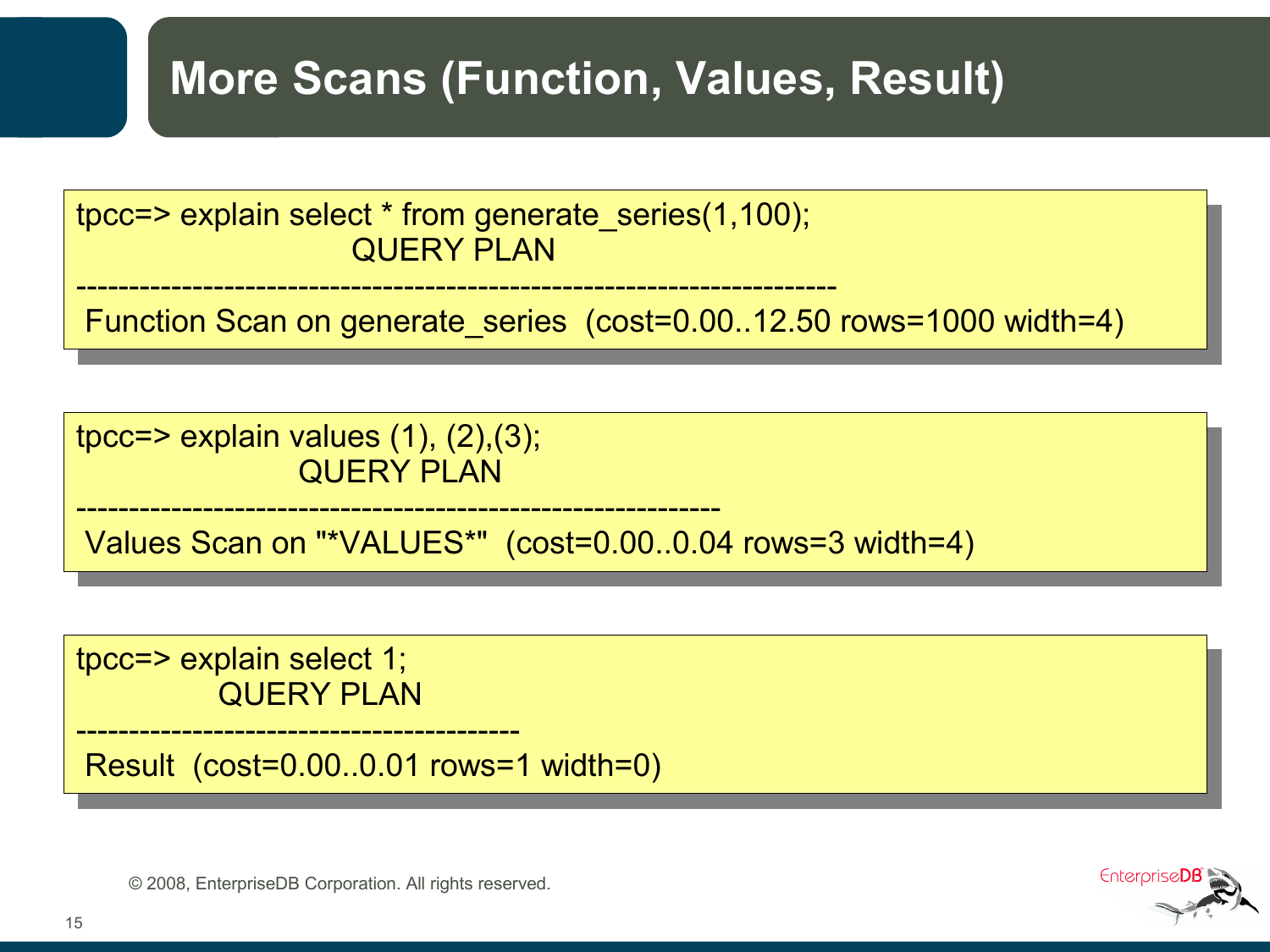

- •Slowest form of join in theory
- •But fast to produce first record
- •In practice it's usually desirable for OLTP queries
- •Performs very poorly if second child is slow
- •Only join capable of executing CROSS JOIN
- •Only join capable of inequality join conditions

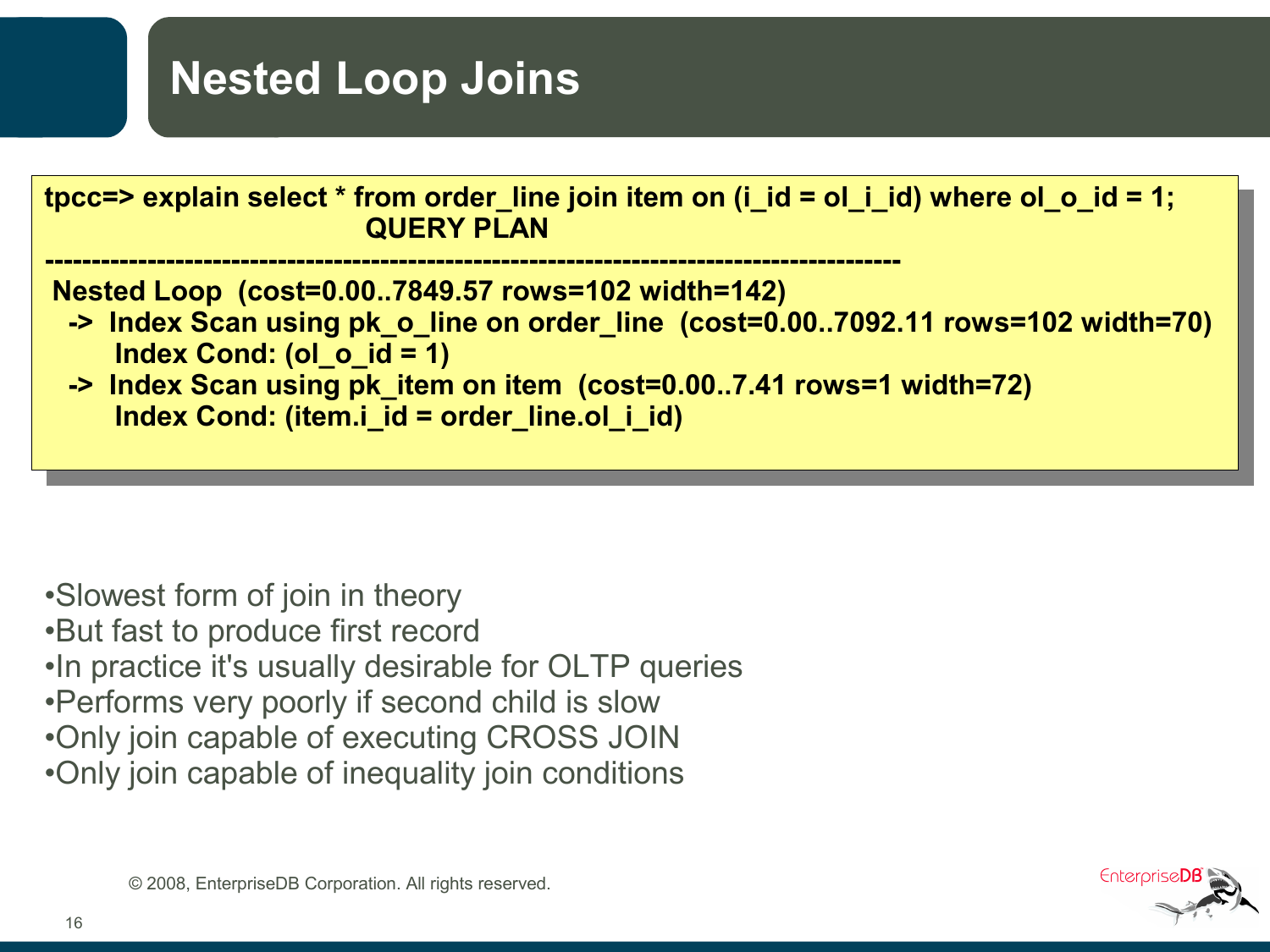

•Can only be used for equality join conditions – and only for ordered data types •Fastest join in theory, especially for large data sets

- •Requires ordered inputs which can require slow sorts or index scans
- •Often ideal for data warehouse queries
- •Startup can be slow, not desirable for OLTP queries

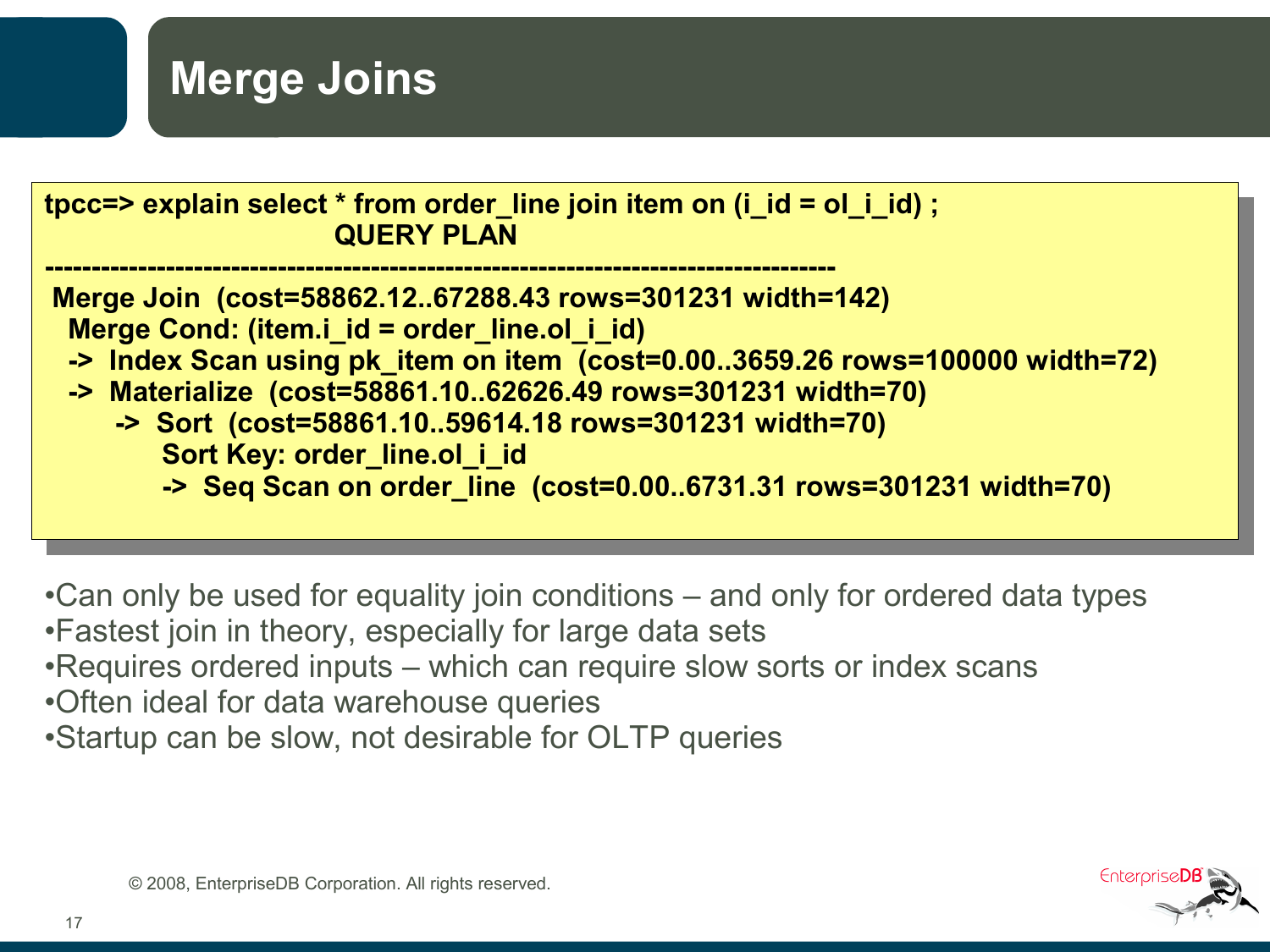

•Can only be used for equality join conditions – and only for hashable data types

- •Often ideal when joining a large table against a small table
- •Slow to start due to hashing the second (usually smaller) table
- •Can be especially slow if the estimate of the size of the tables is wrong

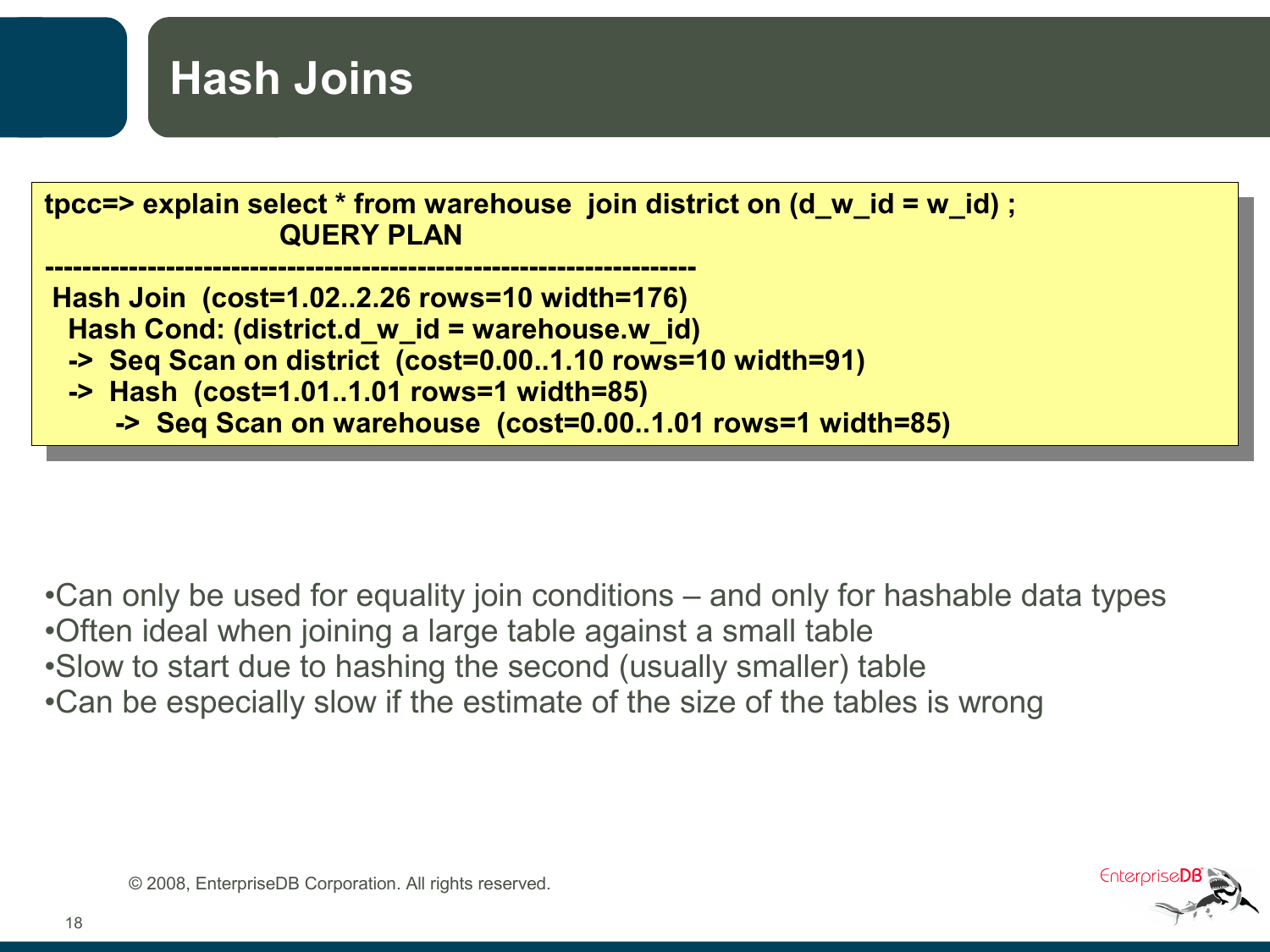## **Set Operations – Inheritance and Partitioning**

**tpcc=> explain select \* from s\_partitions; QUERY PLAN** 

**-------------------------------------------------------------------------------------------- Result (cost=0.00..5362.00 rows=100200 width=361) -> Append (cost=0.00..5362.00 rows=100200 width=361) -> Seq Scan on stock\_partitions (cost=0.00..12.00 rows=200 width=361) -> Seq Scan on stock\_0 s\_partitions (cost=0.00..535.00 rows=10000 width=315) -> Seq Scan on stock\_1 s\_partitions (cost=0.00..535.00 rows=10000 width=315) -> Seq Scan on stock\_2 s\_partitions (cost=0.00..535.00 rows=10000 width=315) -> Seq Scan on stock\_3 s\_partitions (cost=0.00..535.00 rows=10000 width=315) -> Seq Scan on stock\_4 s\_partitions (cost=0.00..535.00 rows=10000 width=315) -> Seq Scan on stock\_5 s\_partitions (cost=0.00..535.00 rows=10000 width=315) -> Seq Scan on stock\_6 s\_partitions (cost=0.00..535.00 rows=10000 width=315) -> Seq Scan on stock\_7 s\_partitions (cost=0.00..535.00 rows=10000 width=315) -> Seq Scan on stock\_8 s\_partitions (cost=0.00..535.00 rows=10000 width=315) -> Seq Scan on stock\_9 s\_partitions (cost=0.00..535.00 rows=10000 width=315)**

•Produces unordered output which can reduce the available plans •Adds overhead, especially if you have many partitions which can't be eliminated •Also used for UNION ALL and UNION

•Warning: UNION must eliminate duplicates which requires a sort!

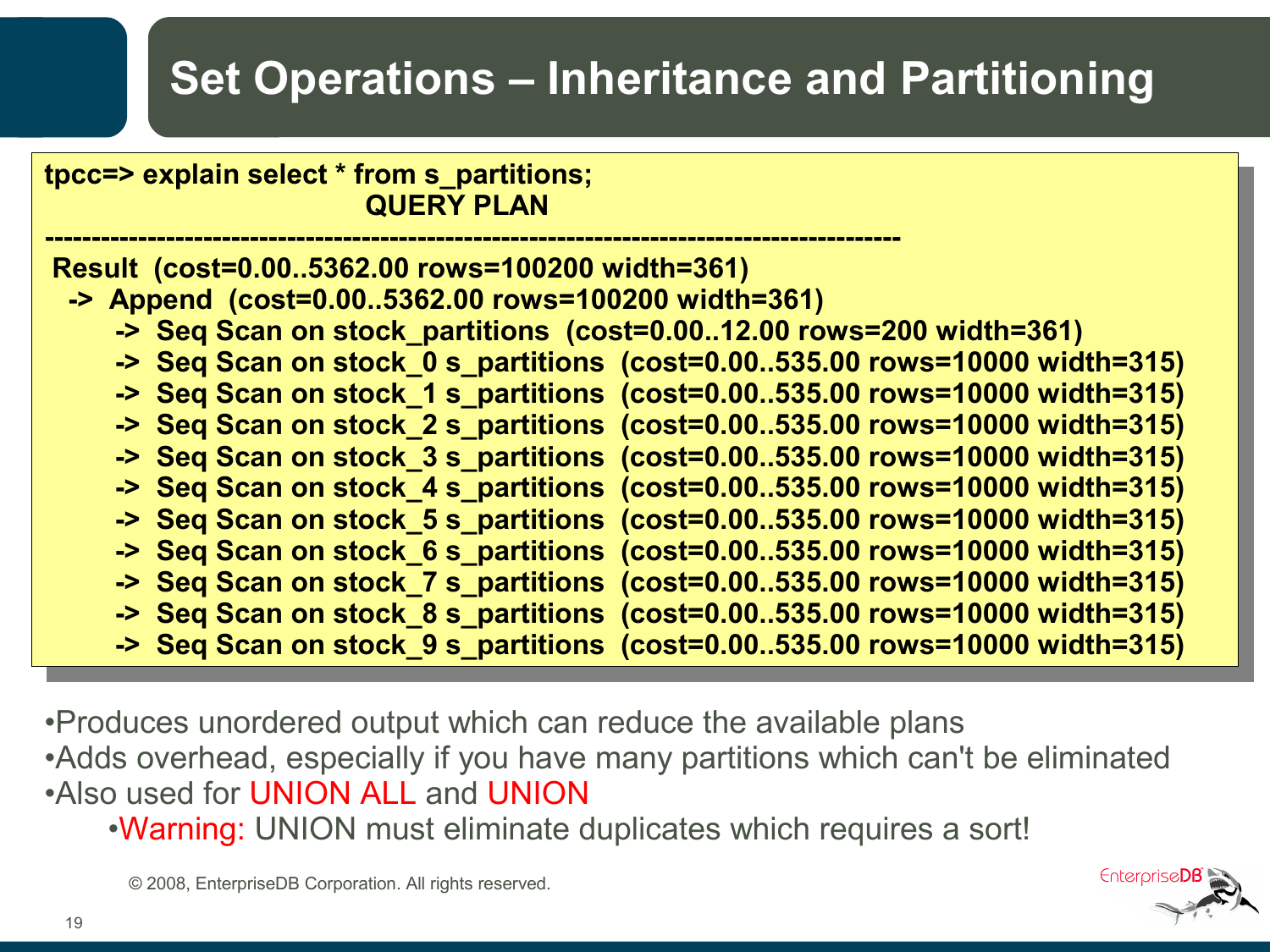## **Set Operations – Inheritance and Partitioning**

| tpcc=> explain select * from stock_partitions where s_w_id = 1 and s_i_id = 1;<br><b>QUERY PLAN</b> |
|-----------------------------------------------------------------------------------------------------|
| Result (cost=0.0095.71 rows=11 width=361)                                                           |
| -> Append (cost=0.0095.71 rows=11 width=361)                                                        |
| -> Seq Scan on stock_partitions (cost=0.0013.00 rows=1 width=361)                                   |
| Filter: $((s \ w \ id = 1)$ AND $(s \ i \ id = 1))$                                                 |
| -> Index Scan using pk_stock_0 on stock_0 stock_partitions (cost=0.008.27 rows=1 width=315)         |
| Index Cond: $((s_w_id = 1)$ AND $(s_i_id = 1))$                                                     |
| -> Index Scan using pk_stock_1 on stock_1 stock_partitions (cost=0.008.27 rows=1 width=315)         |
| Index Cond: $((s \ w \ id = 1)$ AND $(s \ i \ id = 1))$                                             |
| -> Index Scan using pk_stock_2 on stock_2 stock_partitions (cost=0.008.27 rows=1 width=315)         |
| Index Cond: $((s_w_id = 1)$ AND $(s_i_id = 1))$                                                     |
| -> Index Scan using pk_stock_3 on stock_3 stock_partitions (cost=0.008.27 rows=1 width=315)         |
| Index Cond: $((s \ w \ id = 1)$ AND $(s \ i \ id = 1))$                                             |
| -> Index Scan using pk_stock_4 on stock_4 stock_partitions (cost=0.008.27 rows=1 width=315)         |
| Index Cond: $((s_w_id = 1)$ AND $(s_i_id = 1))$                                                     |
| -> Index Scan using pk_stock_5 on stock_5 stock_partitions (cost=0.008.27 rows=1 width=315)         |
| Index Cond: $((s_w_id = 1)$ AND $(s_i_id = 1))$                                                     |
| -> Index Scan using pk_stock_6 on stock_6 stock_partitions (cost=0.008.27 rows=1 width=315)         |
| Index Cond: $((s_w_id = 1)$ AND $(s_i_id = 1))$                                                     |
| -> Index Scan using pk_stock_7 on stock_7 stock_partitions (cost=0.008.27 rows=1 width=315)         |
| Index Cond: $((s_w_id = 1)$ AND $(s_i_id = 1))$                                                     |
| -> Index Scan using pk_stock_8 on stock_8 stock_partitions (cost=0.008.27 rows=1 width=315)         |
| Index Cond: $((s_w_id = 1)$ AND $(s_i_id = 1))$                                                     |
| -> Index Scan using pk_stock_9 on stock_9 stock_partitions (cost=0.008.27 rows=1 width=315)         |
| Index Cond: $((s \ w \ id = 1)$ AND $(s \ i \ id = 1))$                                             |

**EnterpriseDB**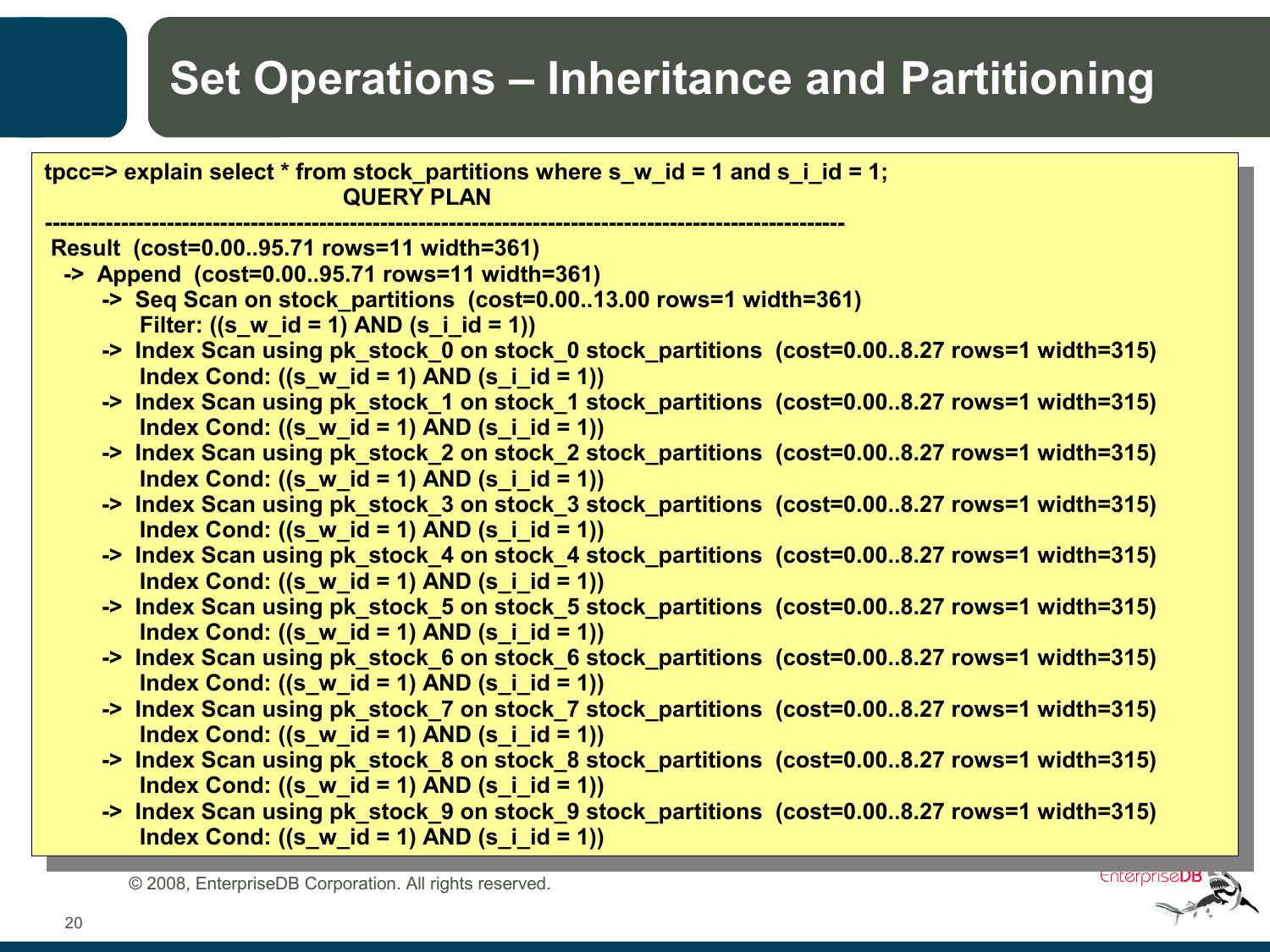# **Set Operations – Inheritance and Partitioning**



•Make sure to set constraint exclusion on if you have partition constraints set up

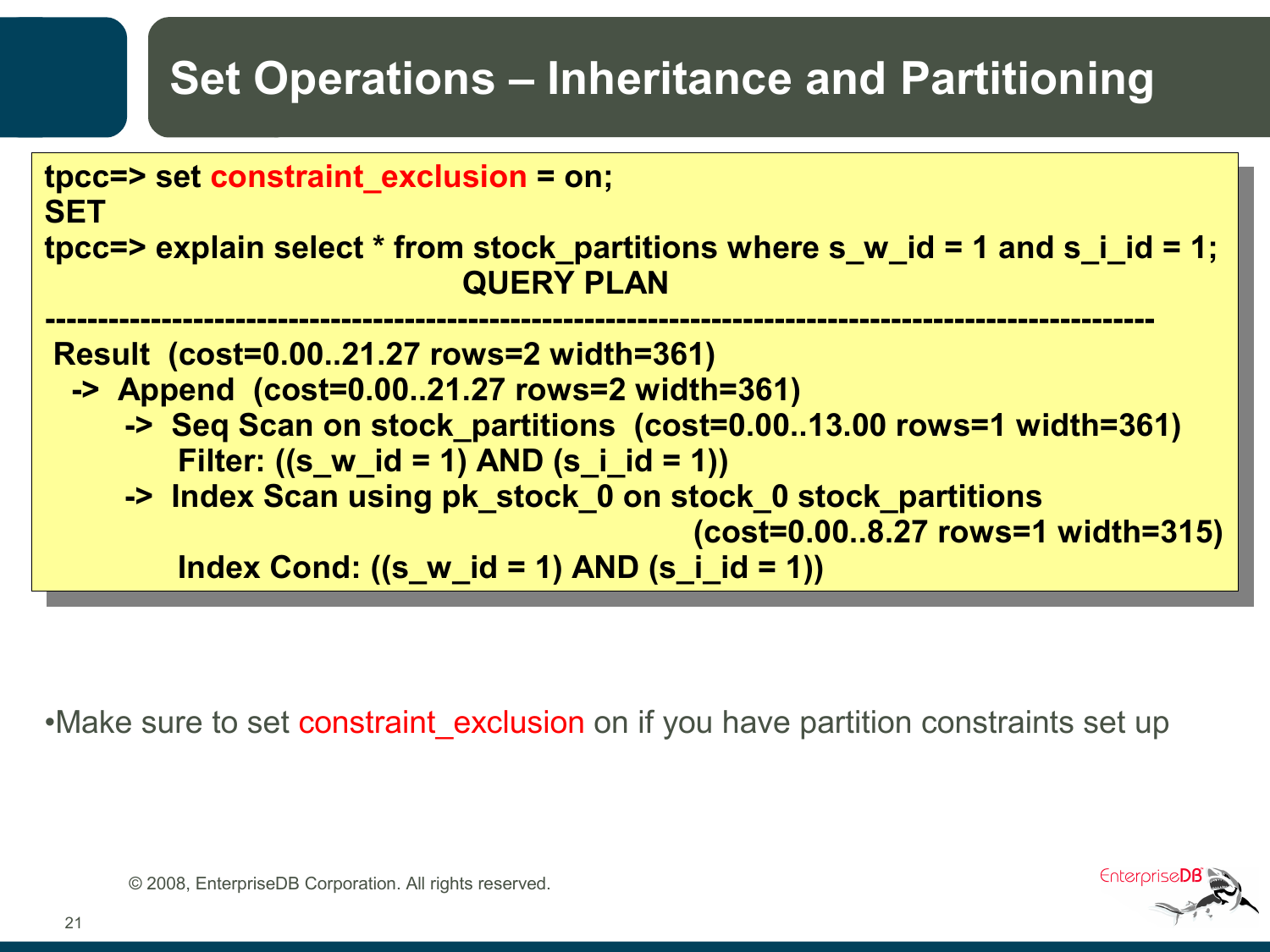

**tpcc=> explain analyse select 1 from stock order by s\_i\_id;**

**--------------------------------------------------------------------------------------------------------- Sort (cost=13652.32..13902.31 rows=99995 width=4) (actual time=...) Sort Key: s\_i\_id Sort Method: quicksort Memory: 6345kB -> Seq Scan on stock (cost=0.00..5347.95 rows=99995 width=4) (actual...) Total runtime: 744.391 ms**

**tpcc=> explain analyse select \* from stock order by s\_i\_id;**

**---------------------------------------------------------------------------------------------------------**

**Sort (cost=42709.32..42959.31 rows=99995 width=315) (actual time=...) Sort Key: s\_i\_id Sort Method: external sort Disk: 32024kB -> Seq Scan on stock (cost=0.00..5347.95 rows=99995 width=315) (actual...) Total runtime: 2550.343 ms**

- •Not just for ORDER BY also DISTINCT, GROUP BY, UNION, and merge joins •Sorts always have large startup times – bad for OLTP
- •If sort fits in work mem then it will use faster in-memory quicksort
- •Otherwise it will use slower external disk sort using temporary files

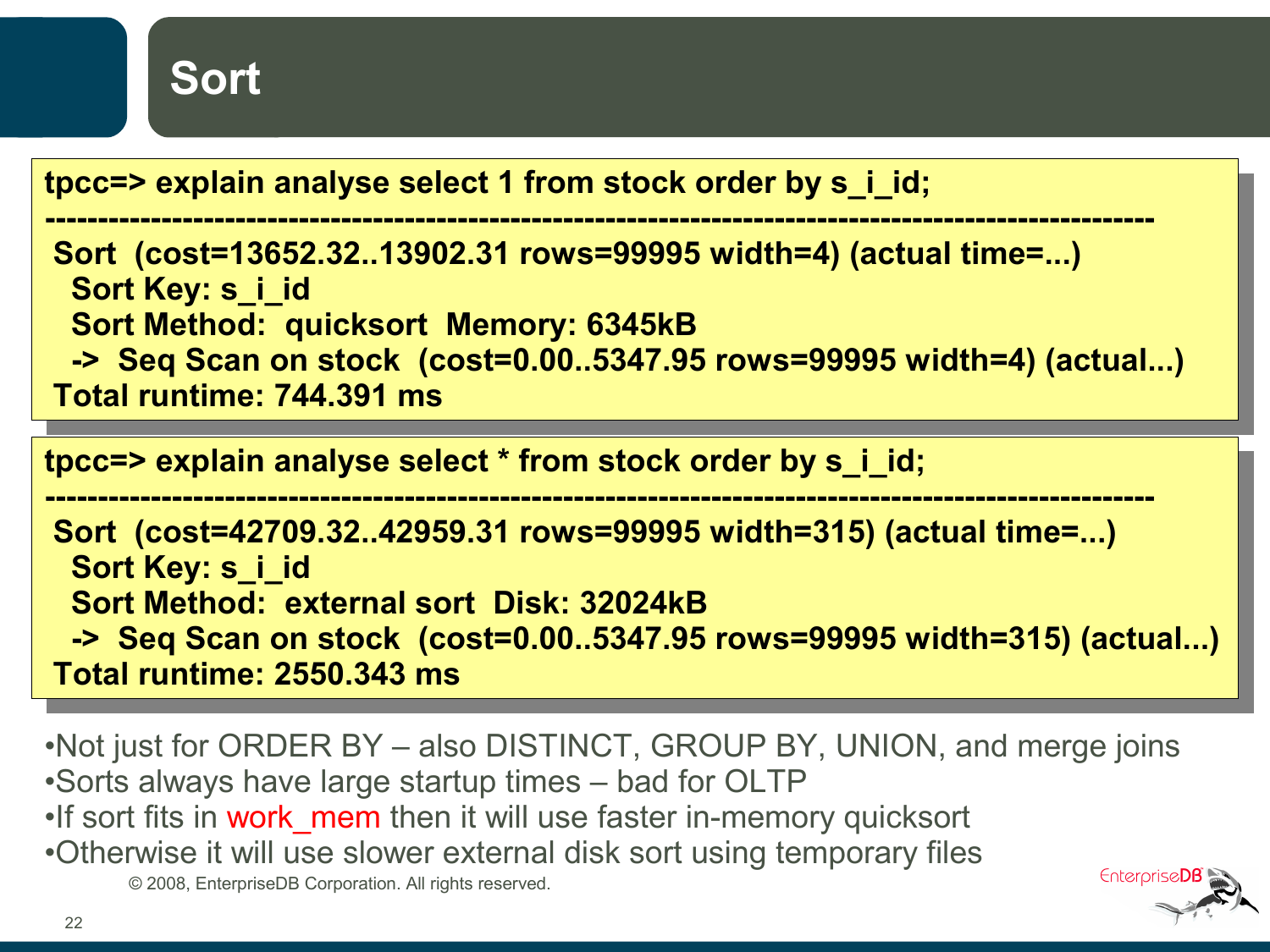

**tpcc=> explain select s\_i\_id, count(\*) from stock group by s\_i\_id;**

**-------------------------------------------------------------------------------------------------------------- GroupAggregate (cost=13652.32..15652.22 rows=99995 width=4) -> Sort (cost=13652.32..13902.31 rows=99995 width=4) Sort Key: s\_i\_id**

 **-> Seq Scan on stock (cost=0.00..5347.95 rows=99995 width=4)**

**tpcc=> explain select s\_i\_id, count(\*) from stock group by s\_i\_id;**

**-------------------------------------------------------------------------------------------------------------- HashAggregate (cost=5847.93..7097.86 rows=99995 width=4)**

 **-> Seq Scan on stock (cost=0.00..5347.95 rows=99995 width=4)**

**tpcc=> explain select distinct s\_i\_id from stock;**

**----------------------------------------------------------------------- Unique (cost=13652.32..14152.29 rows=99995 width=4)**

- **-> Sort (cost=13652.32..13902.31 rows=99995 width=4) Sort Key: s\_i\_id**
	- **-> Seq Scan on stock (cost=0.00..5347.95 rows=99995 width=4)**

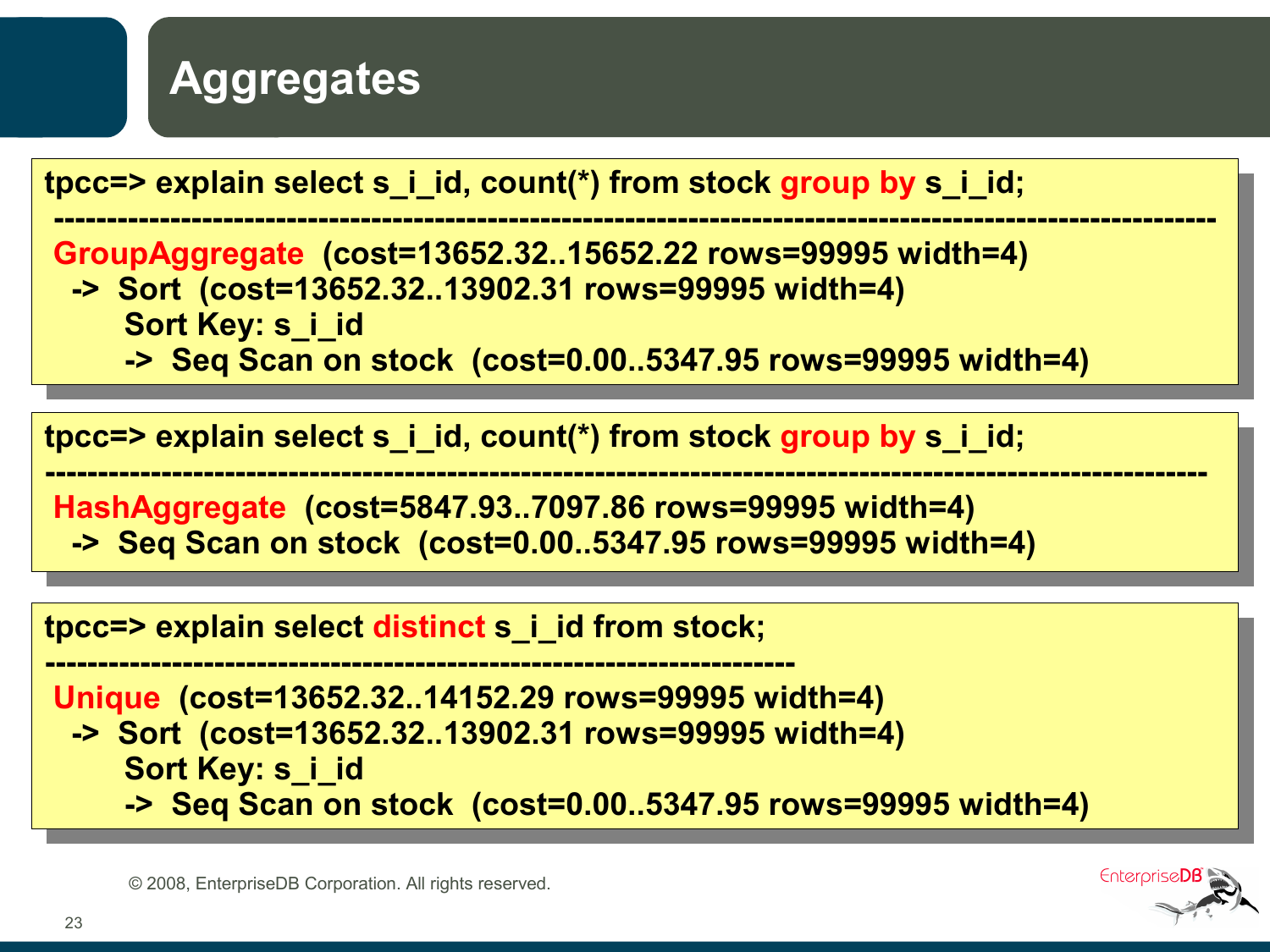

**tpcc=> explain analyse select \* from stock limit 10 offset 10; QUERY PLAN** 

**--------------------------------------------------------------------------------------------------------------- Limit (cost=0.53..1.07 rows=10 width=315) (actual time=0.061..0.113 rows=...) -> Seq Scan on stock (cost=0.00..5347.95 rows=99995 width=315) (actual time=0.018..0.054 rows=20 loops=1)**

•Limit handles both LIMIT and OFFSET •Limit can also be used for min() and max() if there's no where clause •Records skipped for OFFSET must still be generated and then thrown out!

•Note that the cost of child scan is still the full cost •However the actual time spent reflects the time saved due to the limit

•Sort combined with Limit can use an optimized form of sort

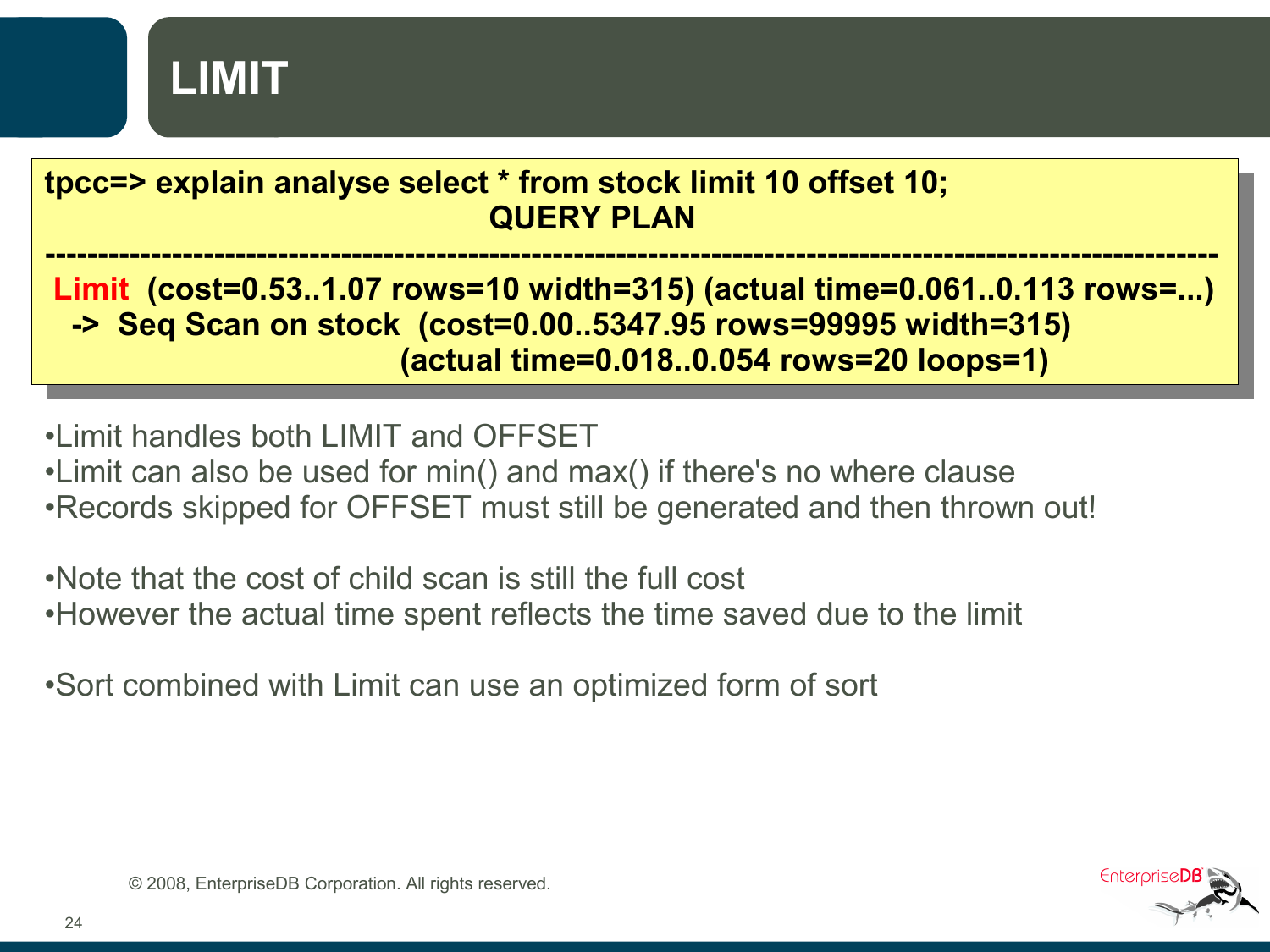## **Subplans for Subqueries**



**tpcc=# explain select (select count(\*) from item) from empty; QUERY PLAN** 

**--------------------------------------------------------------------------**

**Seq Scan on empty (cost=2522.01..2556.01 rows=2400 width=0) InitPlan**

 **-> Aggregate (cost=2522.00..2522.01 rows=1 width=0)**

 **-> Seq Scan on item (cost=0.00..2272.00 rows=100000 width=0)**

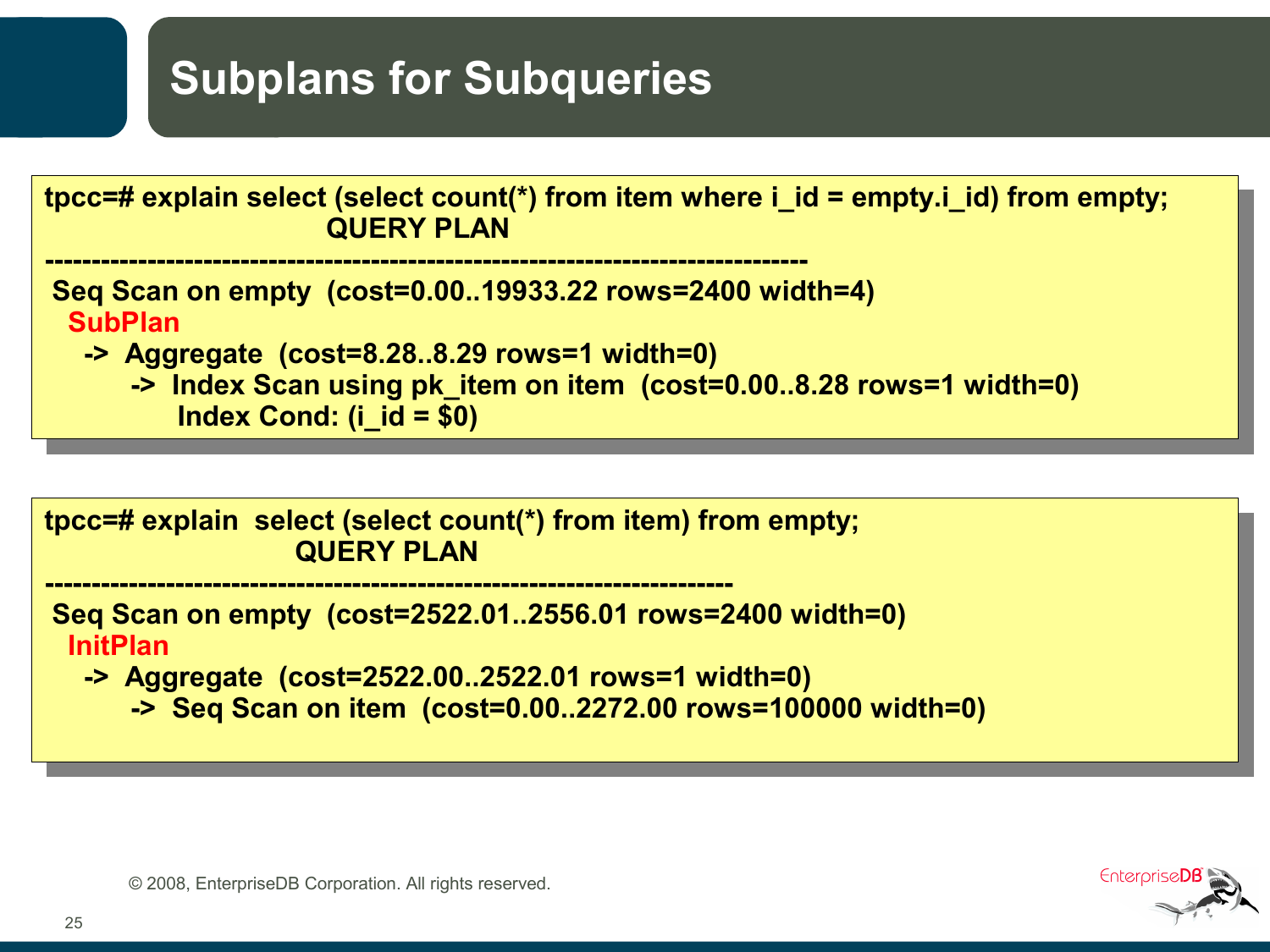#### **"never executed" ???**



•Postgres only generates the hash if it's needed to match any records •Also often happens in Nested Loop joins, Merge Joins •Can also happen for subqueries used in select target lists

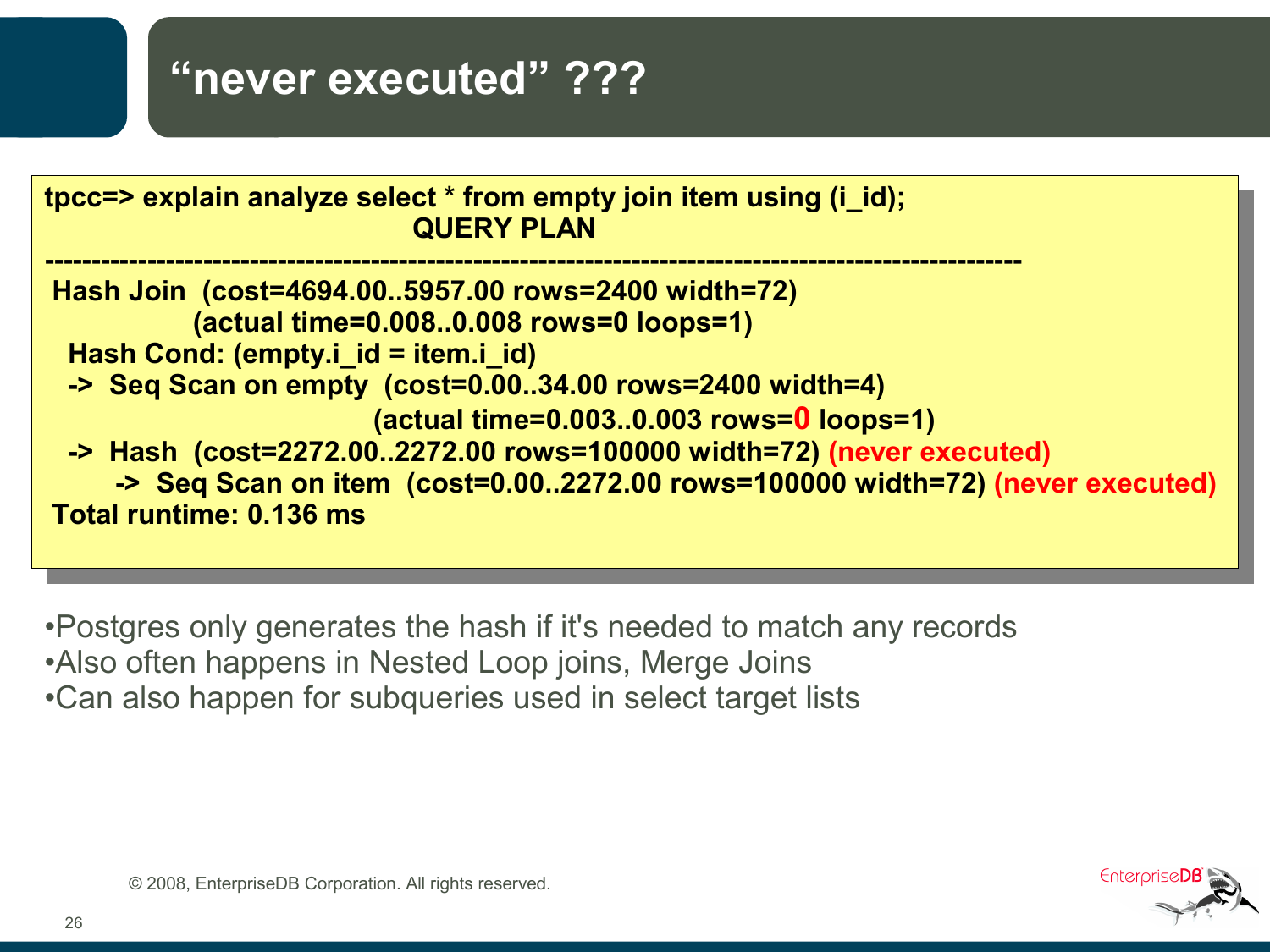### **Real World Problems**

#### • Estimates are inaccurate

- Have you analysed recently?
- Are your tables empty? Postgres falls back to a heuristic.
- Are your columns strongly correlated?
- Are your clauses written like WHERE  $i+0 = val$  or lower(t) = 'foo' ?
- Not using an available index
	- Are you sure using the index would actually be helpful?
	- Are you using LIKE? Is your index using text\_pattern\_ops?
- Mysterious time sinks
	- Triggers? Do you have indexes on foreign keys?
	- Dead tuples? Have you vacuumed recently?